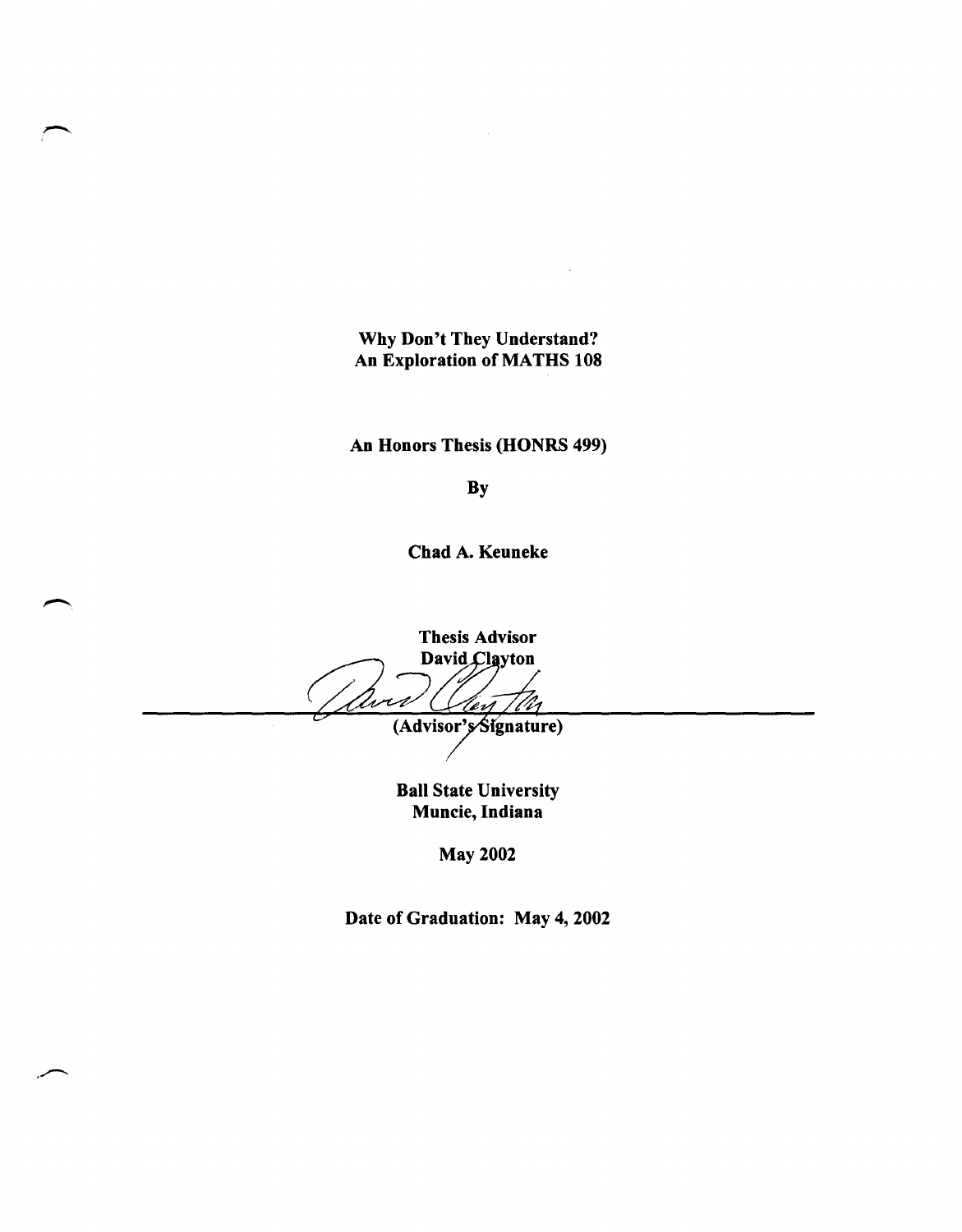SpColl The s is LD<br>2489 . Z4 *'2DC'J..-* **Abstract** 

-

MATHS 108 has historically been a class at Ball State University in which students do very poorly. In fact, out of all of the classes on campus, it often has the highest Drop/Withdrawal/Failure (DWF) rate of over 60%. In general, the material presented in the course can be found in math classes ranging from  $6<sup>th</sup>$  to  $12<sup>th</sup>$  grade levels. So the question must be asked, why do so many students do poorly in a class which covers material presented to most people in high school?

This has been a big question in my mind since I started attending Ball State. As an actuarial science major in the math department, I obviously do not have many of the struggles many math students often complain of. However, as an employee of the Learning Center for three and a half years, I have been able to interact with MATHS 108 students throughout my career, and that interaction has helped me develop ideas on why people do poorly in MATHS 108, or in math in general.

As the time to select a thesis topic approached, I felt I would like to try to do something that could make a useful contribution to the university. The more I thought about it, the more I thought I could do it within the math department because I have had so much experience there. Eventually I decided to work with MATHS 108. I know it is a feared class among many students, but why?

#### **Acknowledgements**

I would like to thank my thesis advisor David Clayton, all of the students who responded and participated in the study, Kirk Conrad for providing another tutor's perspective on the issue, and Kathryn Furtaw for her work in proofreading and checking the thesis for style.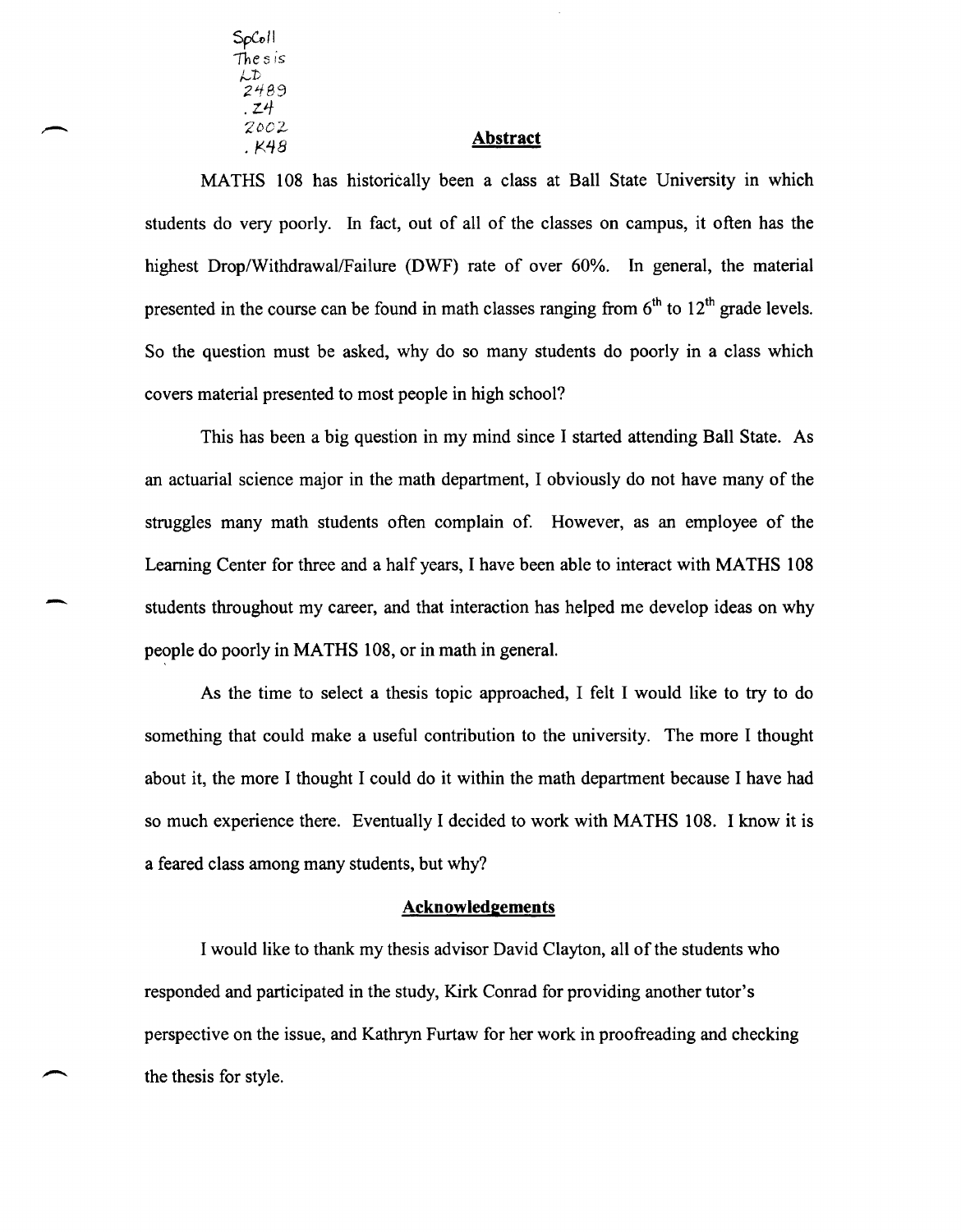To facilitate this paper, I administered a survey (Appendices A-C) to three groups of students. The first group was composed of students selected randomly from names who had taken MATHS 108 in the past two semesters. Just 16% responded of the 69 students asked to participate. The next group was made up of students who had taken MATHS 105/106 the first semester that it was offered (Fall 2000). The final and most important group consisted of students currently in MATHS 108 (Spring 2002). The survey was administered to two full classes and produced 91 responses. That survey was given after half of the semester was completed, so many of the students who would have dropped the class already did. On the survey, there were questions like age and year to group students into categories, followed by yes/no, and expected grade questions, which asked things like whether or not they enjoyed math or found it useful. Following those were four short-answer questions.

Some answers were expected, and some others were fairly surprising. I intend to present many items that students think are detrimental to their success, current processes attempting to solve those problems, and some possible new approaches that the university could take in the future to advance students.

-

 $\mathbf{1}$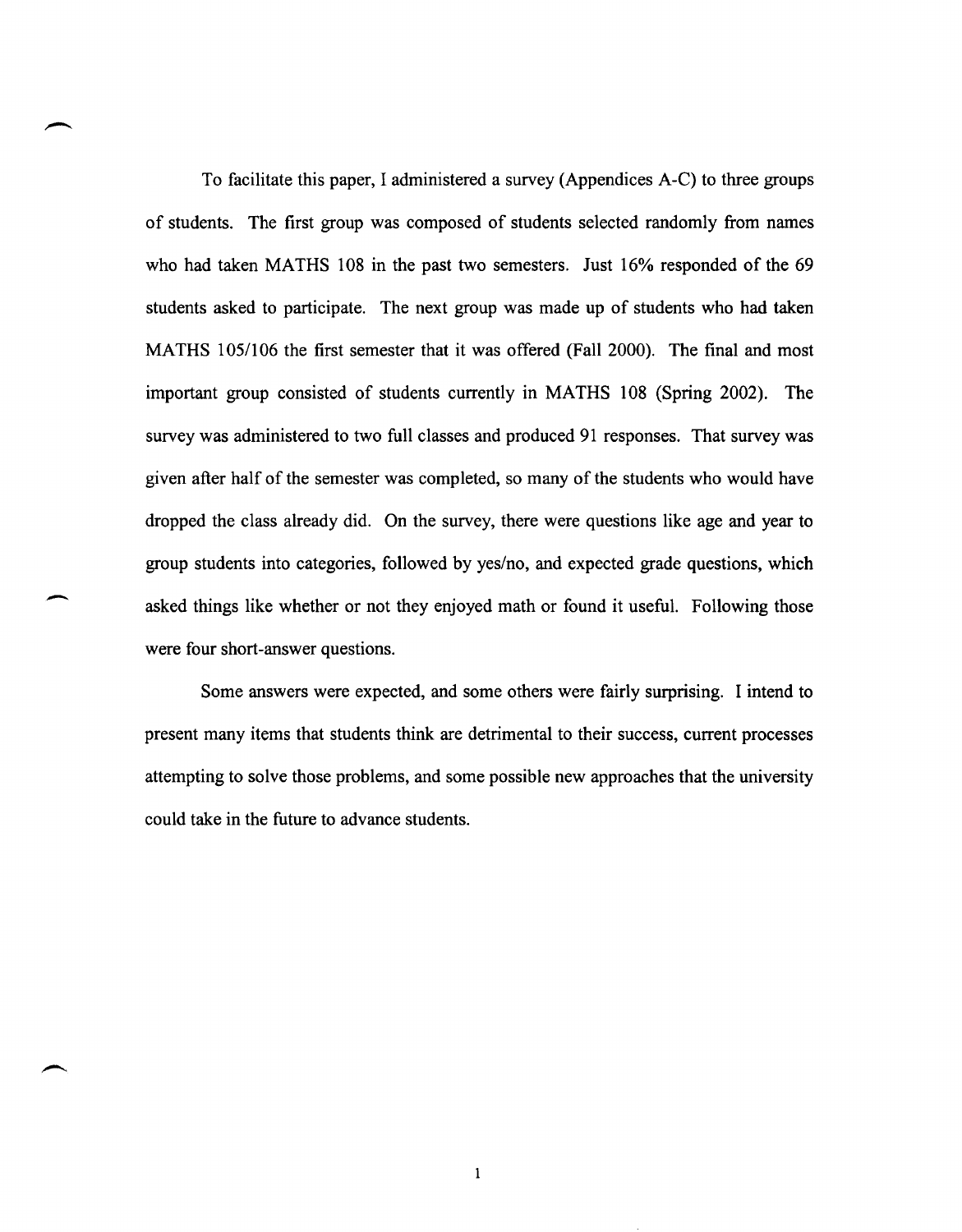# **Causes of Poor**  Performance Among MATHS **108 Students**

-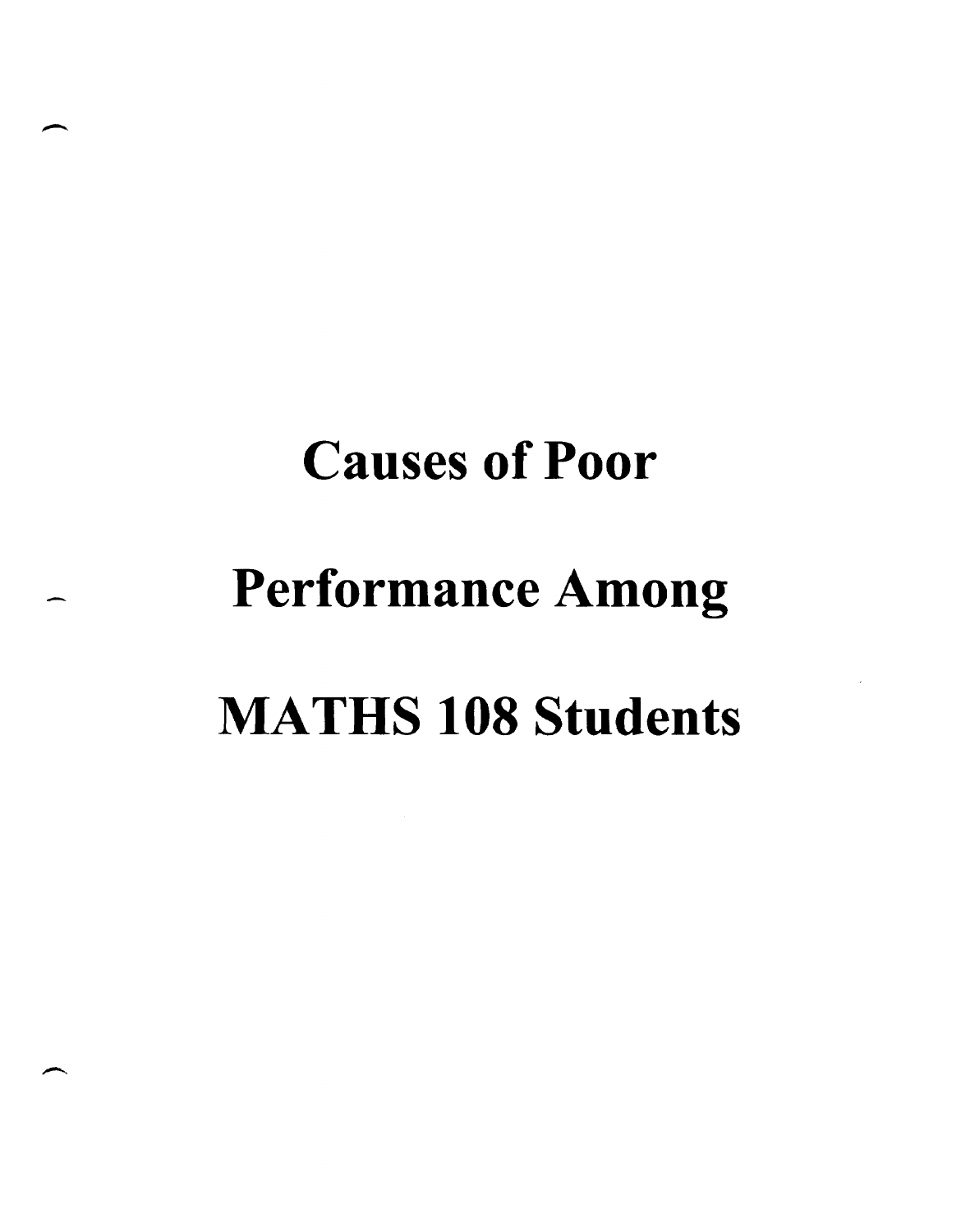In the survey given to current M-108 students, four questions asked were designed to prompt answers that would be verbal explanations as to why students think they struggle, or why they think others struggle in the course. Specifically, questions asked whether or not supplemental instruction sections given by the Learning Center were helpful, what they think their biggest weaknesses are in math if they have any, what actions they would suggest their professor take to help them do better, and why they would think MATHS 108 would have a high DWF rate. Below Figure 1, these problems, suggested by the students, are discussed. Figure 1 is a summary of the basic characteristics of the survey participants.



**Figure 1 Attitudes of Survey Participants** 

#### Class Size

In the surveys, many students stressed that they think the often large number of people in a MATHS 108 class hinders their learning. In a given semester, the department may have one small section of M-108, and, additionally, one or two large ones. In most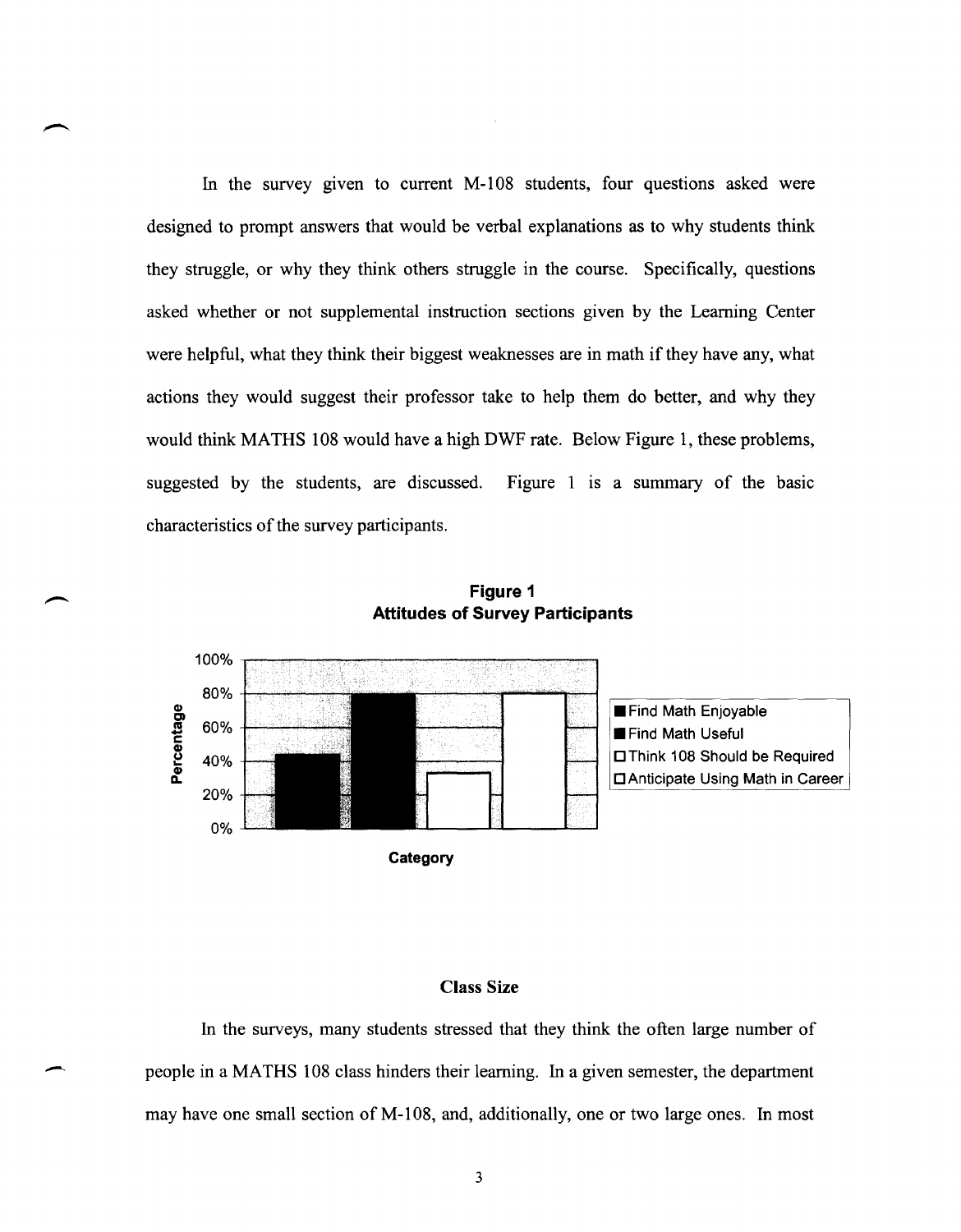cases, judging from the surveys, students would prefer a smaller class, but are often unable to find one. Many express frustration because they think the professor would not be able to make sure everyone in the entire class understands, and students will be left behind no matter what. One student who took M-108 in the fall stressed that if the school wanted to see more students pass they should have "less people in the class" and "more one-on-one help with the teacher."

-

-

-

The fact that so many students in this class are freshmen could factor into this response. Fifty-three percent of the students surveyed currently in the course were freshmen, and MATHS 108 is likely one of their first large lecture classes. For many students, this is a new, intimidating atmosphere that adds to any struggles they already have in mathematics. One student, who had the ability to compare sections, noted, "Most of the classes are too large; I am doing much better in a smaller class."

#### **Amount of Material**

Even mentioned more than the size of the class is the amount of material, or speed in which the material has to be covered in MATHS 108. For instance, one freshman elementary education major noted, "Right now in my class we are doing a new section each day in class. This makes me feel overwhelmed."

Another student states, "We've covered 600 pages of the math text in two months." A graduate student who is now teaching a section of MATHS 108 said that he had two extra days that prevented the need to average exactly a section per day. To many students, this kind of pace is exhausting and impossible to keep up with. If a student does not clearly understand a section after he does his homework, the next class period is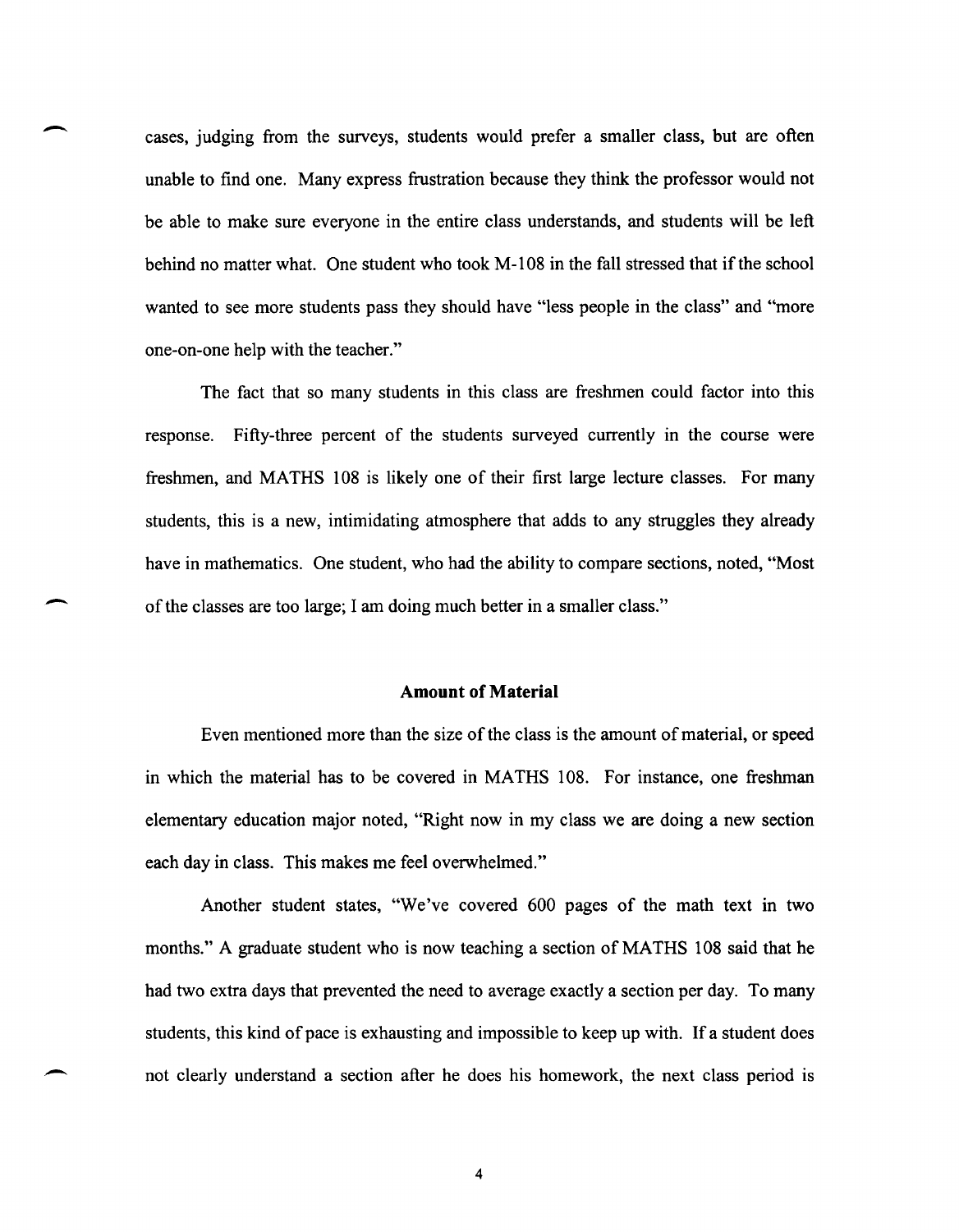already dealing with the section after. It makes it difficult for students to feel like they can ask questions, and often times they are not given the opportunity to do that.

 $\overline{\phantom{a}}$ 

-

As a MATHS 108 supplemental instruction leader, I have witnessed the pinch syllabus put on professors. More than once I have seen teachers brush over material because they had to get a certain amount done before the campus-wide midterm or final. The math department has in the last year responded to these complaints by adding lowerlevel math courses (MATHS 105 and 106) and by eliminating the department midterm. I will address the success of these strategies later in this paper.

Although some solutions are currently being implemented, the amount of material covered is the biggest complaint of students who have taken the class or students who are currently in it. However, another issue that may have something to do with the lack of success is the number of freshmen involved. In general, university courses cover much more material than those in high school do, and part of these complaints may be an adjustment process that has to take place for these freshmen. However, the problem must go deeper than that, as one student even suggested the idea to "have the classes Monday through Friday and at a slower pace." In my opinion, when the students are asking for more classes, the problem is severe.

#### **Poor teaching throughout school**

The survey given to students asked questions about how they felt about their math teachers throughout school. Three, in particular, asked direct questions. The first was whether or not they thought their previous math teachers enjoyed math. The second was whether or not they thought their previous teachers found math useful. The final teacher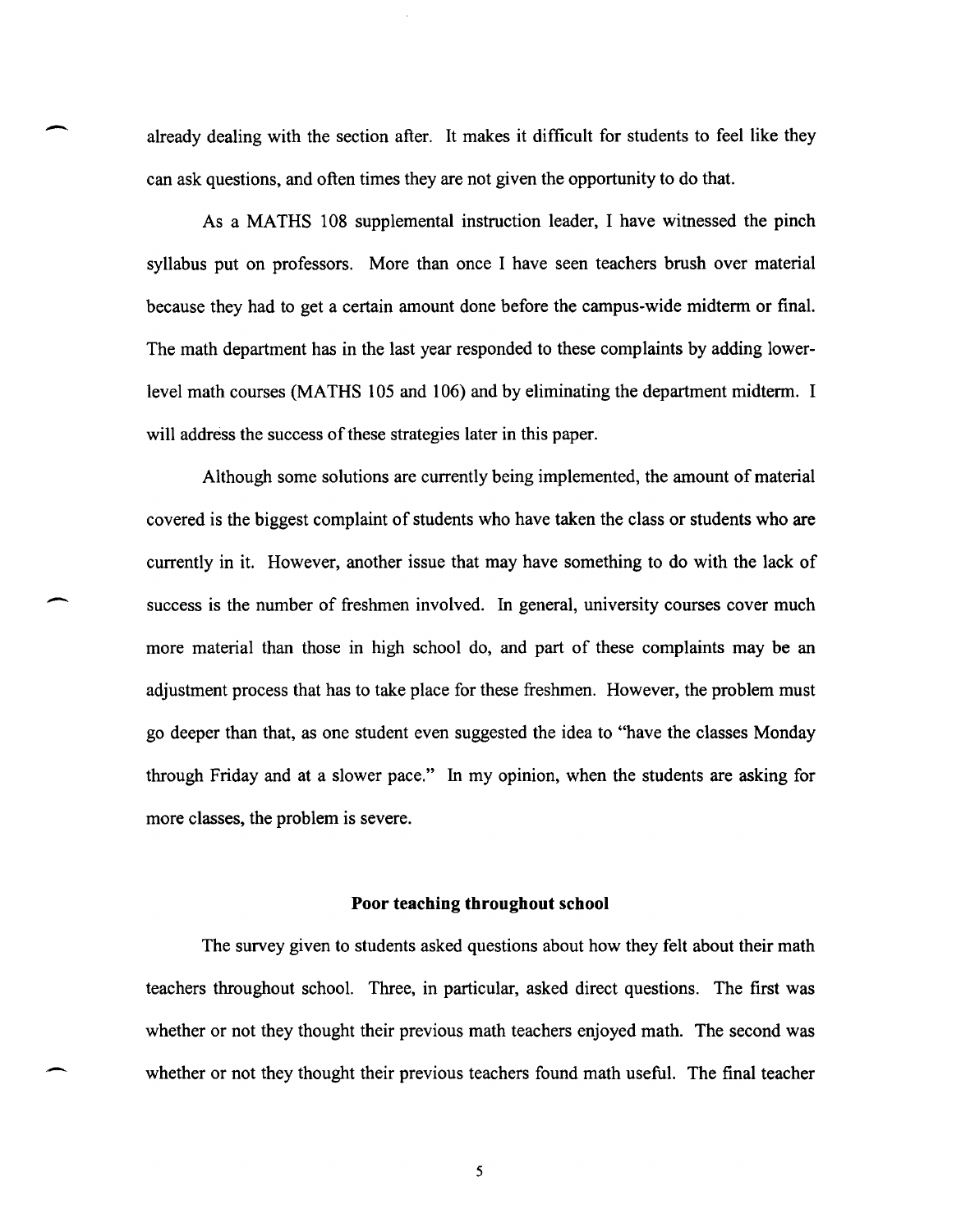question asked the students to grade all of the teachers they have had, based on an A-F scale.

-

-

When developing these questions, I expected a strong correlation between a student enjoying math and his or her teachers enjoying math. (Appendix A, Questions 7 and 10) I expected the same to be true for finding math useful. (Appendix A, Questions 8 and 11) However, this was not necessarily the case. After splitting the participants into those that found math useful and those that did not, it was surprising to discover that 89% of both groups thought their teachers had found math useful. When dividing the students into two groups by Question 7 on the survey, similar results were found. Ninety percent of students who enjoy math, and 80% of those who do not, had teachers whom they thought enjoyed math. It was surprising that this gap was not larger.

However, there are positive correlations between what students expect to earn in the class and how they graded their past teachers. Twenty-one percent of students who expect to get an "A" or "B" in MATHS 108 responded that they would give their previous math teachers an "A," whereas only 6% who thought they would do worse than a "B" gave their teachers an "A." (Appendix A, Questions 4 and 13) Conversely, only 2% of the students who expected an "A" or "B" judged their teachers with a "D" or "F." Sixteen percent of students who expected a 'C' or lower gave a 'D' or 'F' to their past teachers. Many students noted specifically that poor teaching was their main obstacle to succeeding. (Appendix A, Question 18) One noted that he or she did "not have a good base in earlier years of math." Another complained of "bad teachers that tried to make it really hard."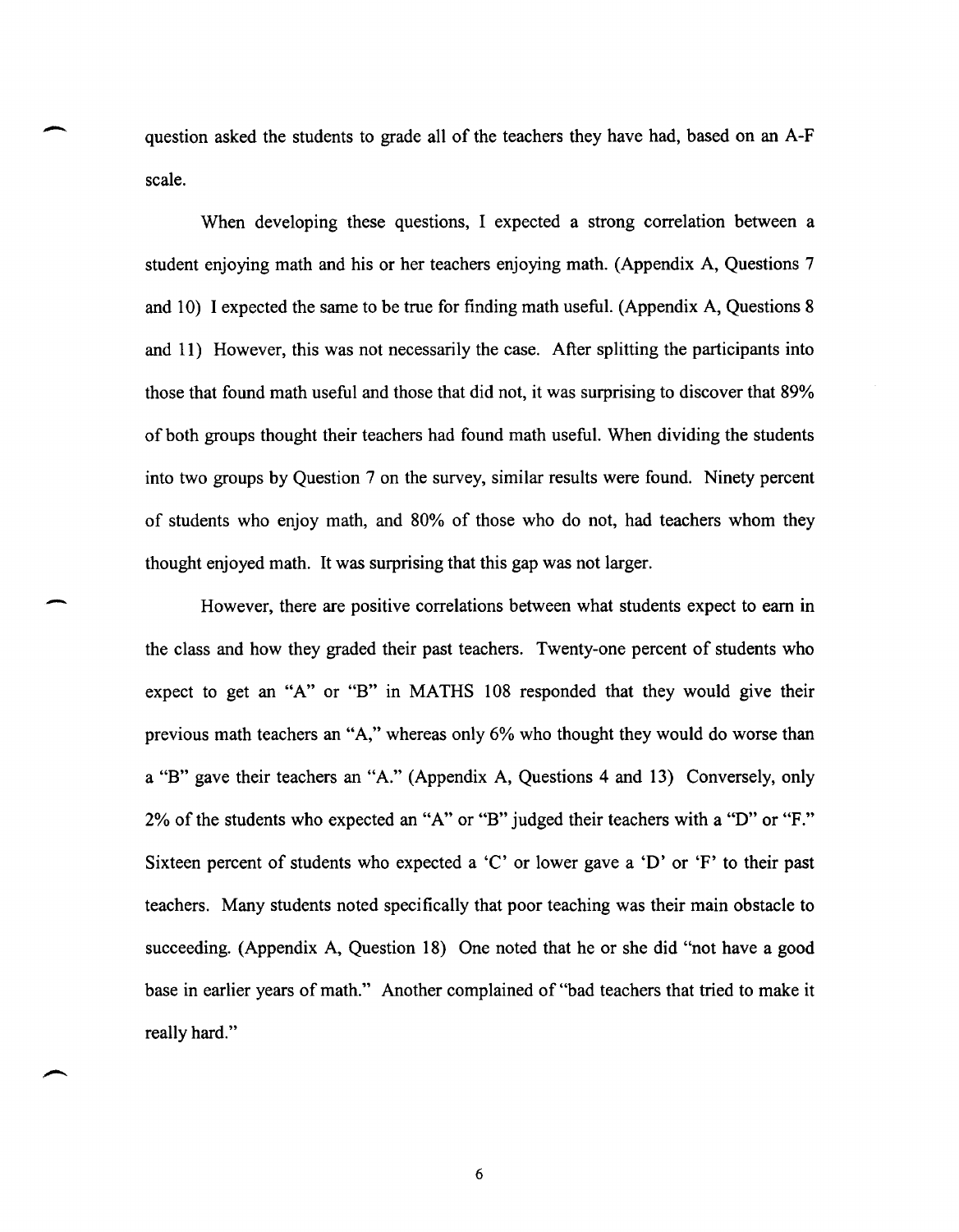What does this mean? It is clear, and probably has been clear to those in charge, that the better teachers a student has growing up in any particular subject, the better that student will tend to do in that subject later. This only doubly emphasizes the importance of MATHS 108, however. Fifteen percent of the students involved in the survey had a major involved in some way with education, implying that if they don't do well in college algebra, their future students will be less likely to succeed in math. It becomes a degenerative circle that is very hard to break. For this particular problem, however, the way to break the cycle is to send competent teachers into elementary, middle, and high schools.

-

 $\overline{\phantom{a}}$ 

#### **Poor MA THS 108 Professors**

Quite a few students also mentioned that they were displeased with their current math professors. A student suggested that BSU "find teachers who are willing to help students." Another said "Teachers ... don't care about the students understanding." Still a third claimed, "The teachers seem not to care as much as those that I've had in the past." (Appendix A, Questions 19 and 20) These comments stem from a basic problem that may not be able to be solved at Ball State. In general, contract faculty teach lowerlevel math classes like M-108. Pairing up students who are already not strong math students with professors who may not have the amount of background many regular faculty do may not always harvest the best results. However, regular faculty have taught the class previously, and the DWF rate has remained mostly constant (Figure 2). It is worth noting, however, that many students see this as a major problem.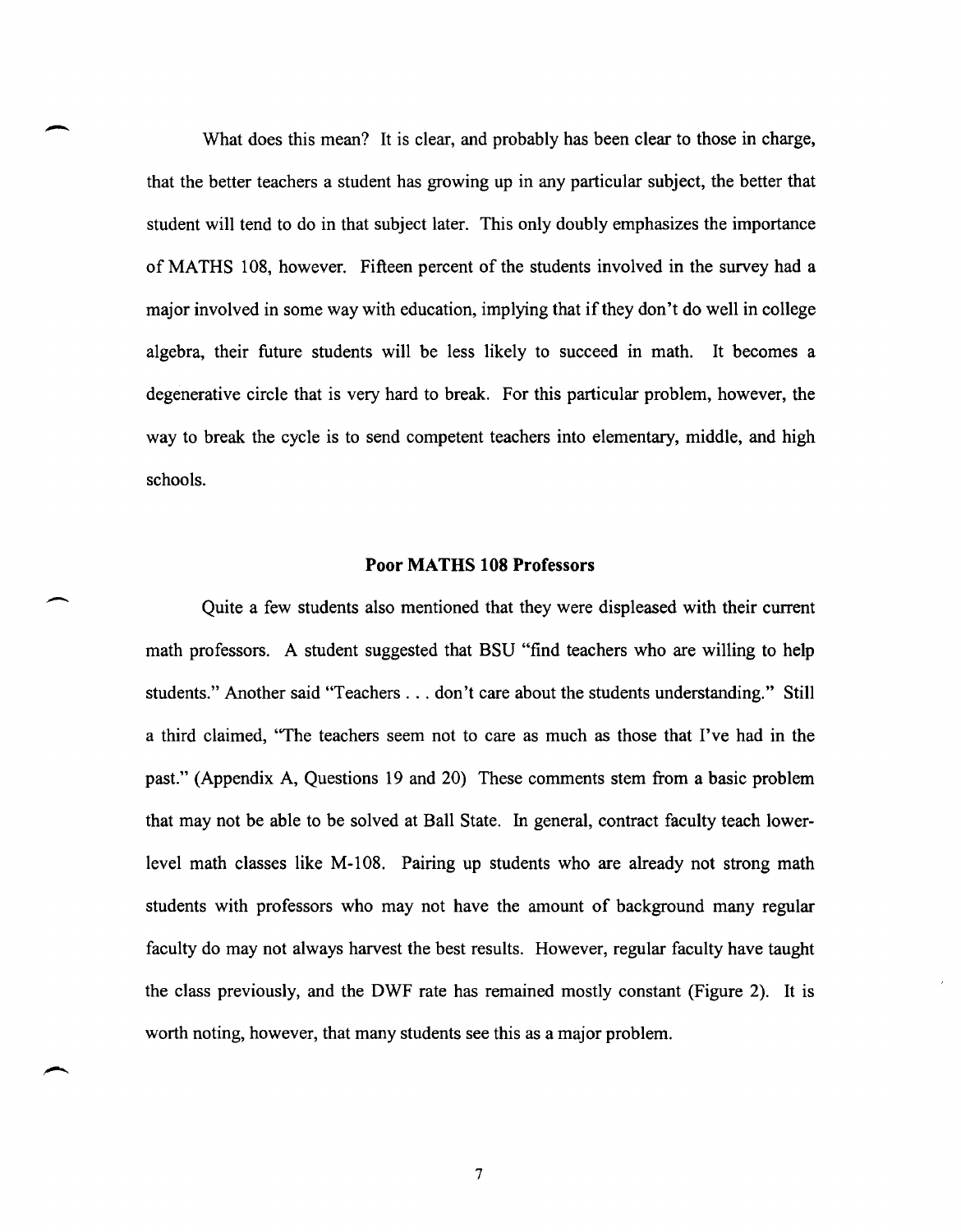#### **Student Responsibility**

Many who were surveyed think that it is the direct responsibility of the students in class to pass, and if they do not, it is entirely their fault. Although all did not feel this way, there were many problems suggested in the surveys that may not be immediately thought of by those not directly involved with MATHS 108. Each of these problems will be discussed in detail.

#### **Attendance**

 $\overline{\phantom{a}}$ 

-

Those surveyed made a surprising number of comments involving the number of students not coming to class. Some participants even admitted that they would probably do well in the class if they attended more often. One student bluntly stated "Students don't go to class, which can lead to failure."

Another student noted, "You have to come to class to be able to do well in this class, or [you] have to be extremely good at math to be able to teach yourself." That same student attributed many attendance issues to freshmen, saying that there were a lot of them, and that "freshmen don't like to come to class." This may be a very valid point. It is obvious to anyone that if you combine a fast-moving class that may cover a section per day with a lot of absences, success will not be high.

Many professors attempt to solve this problem by grading for attendance. This helps many students who would be borderline on the basis of test grades; however, it may actually contribute to a higher failure rate because so many students do not attend. As one junior said, "If you did not come to class, like many freshmen didn't, then you would not earn those points."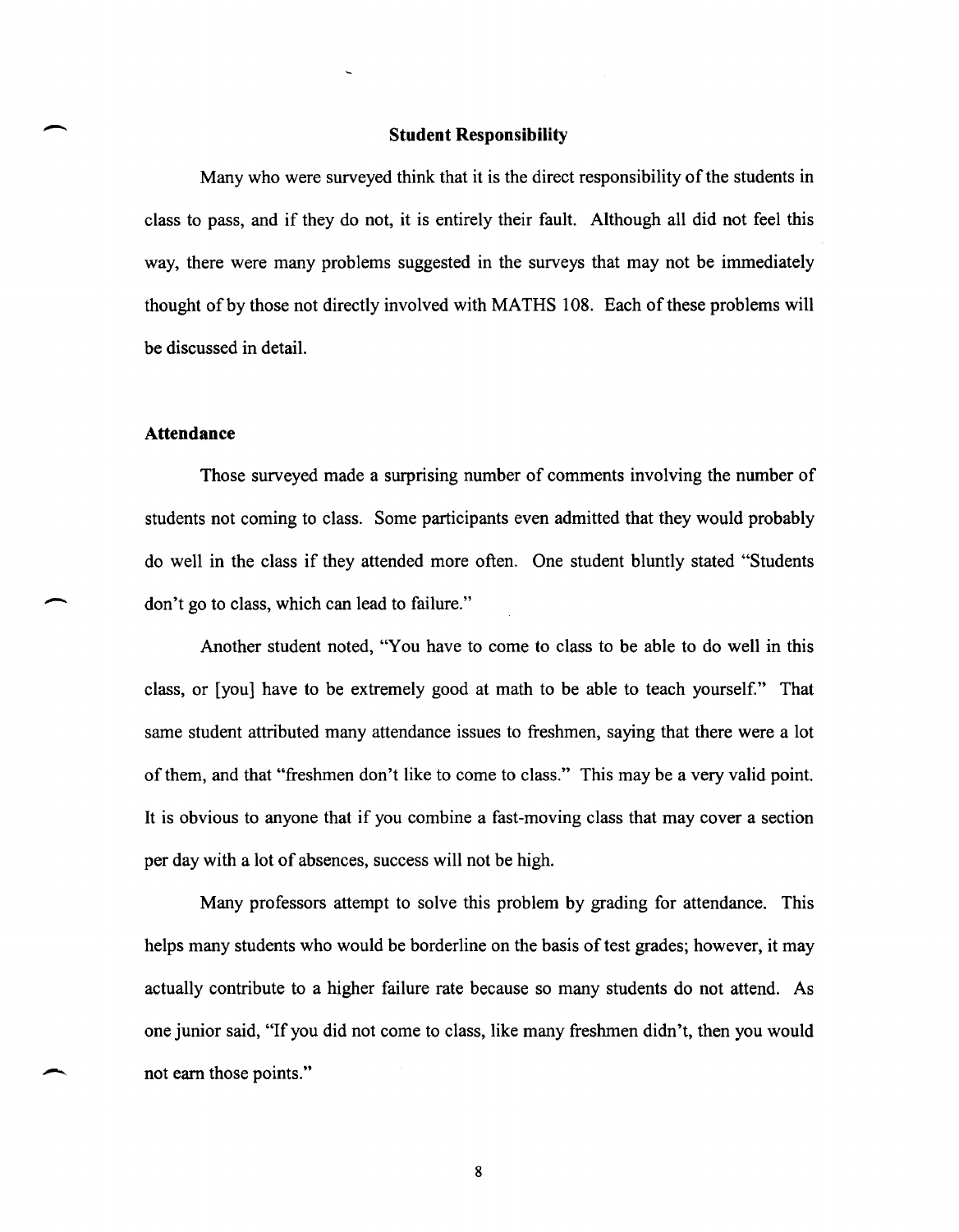#### **Expectations**

-

"People come into the class thinking it's easy because it's M-108, so they don't take as much time to study as they should," commented one student. Many expressed similar views. The expectations combined with the type of material covered at the beginning of a semester may lend to the attendance problems experienced. In the first couple weeks of class, it is very possible, if not probable, that a student would actually find the pace slow and would think that the class was mostly review. The material covered in the first couple of weeks may be material a student had encountered before high school. If a student entered the class not expecting too much of a challenge, then faced so much review material, that student may stop attending class.

Again, the freshmen issue may enter when addressing this problem too. Freshmen may expect much less work than actually required to pass M -108. This may be the case with older students as well. Even though many of them would require a lot of hard work to pass, many probably expect less difficulty out of MATHS 108 than their 300- or 400-level class. Once they stop working for even a day or two, they easily fall behind for the rest of the semester.

Student expectations may be one of the more valid causes of poor pass rates in MATHS 108. If students expected the class to be very challenging, they would immediately attend SI sessions and maybe acquire a tutor for the semester. However, if they felt it would not require much work, they would obviously not put in the work needed.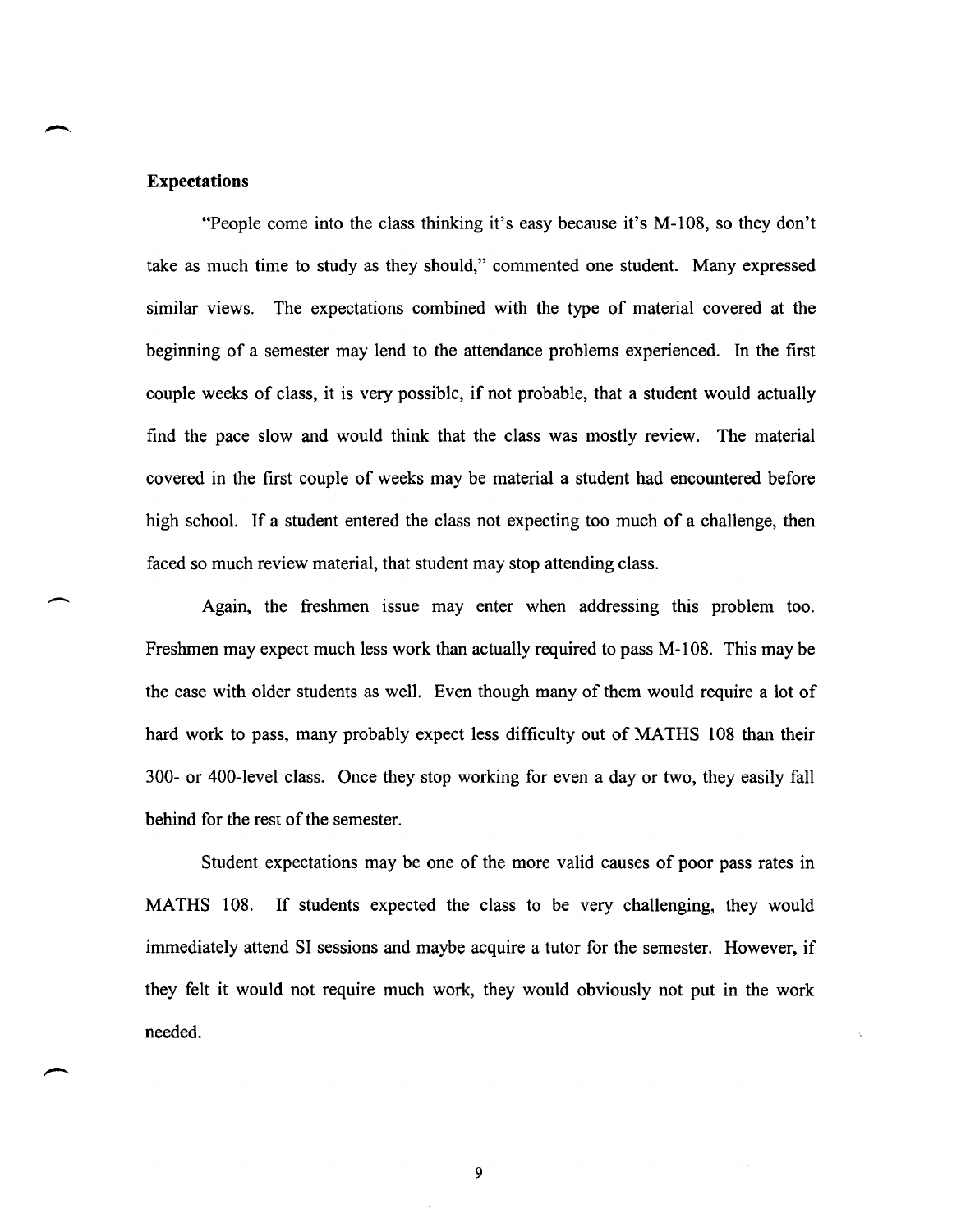#### **Work Ethic**

-

Students assigned to MATHS 108 lack the mathematics background suggested in Ball State's Admissions Materials, according to www.bsu.edu (two years of high school algebra). Being put into M-I08 implies that the student has not acquired the necessary algebra knowledge and quite possibly the necessary work ethic to succeed. Therefore, inherent in this group of students is likely to be a weaker work ethic as well. To me, displaying a good work ethic in this class would involve attending SI sessions and MATHS 108 review sessions, completing all assigned problems, and possibly getting a tutor. One sophomore had this to say: "I think if students take time and actually do their problems in the book, it will be helpful. Also they should take advantage of all the resources on campus like the SI sessions and the Learning Center."

In addition, many students who feel they are succeeding in the class recommended asking questions when something is not understood. Students who do not feel comfortable asking questions in front of the big class should be able to attend an SI or tutoring session to do just that.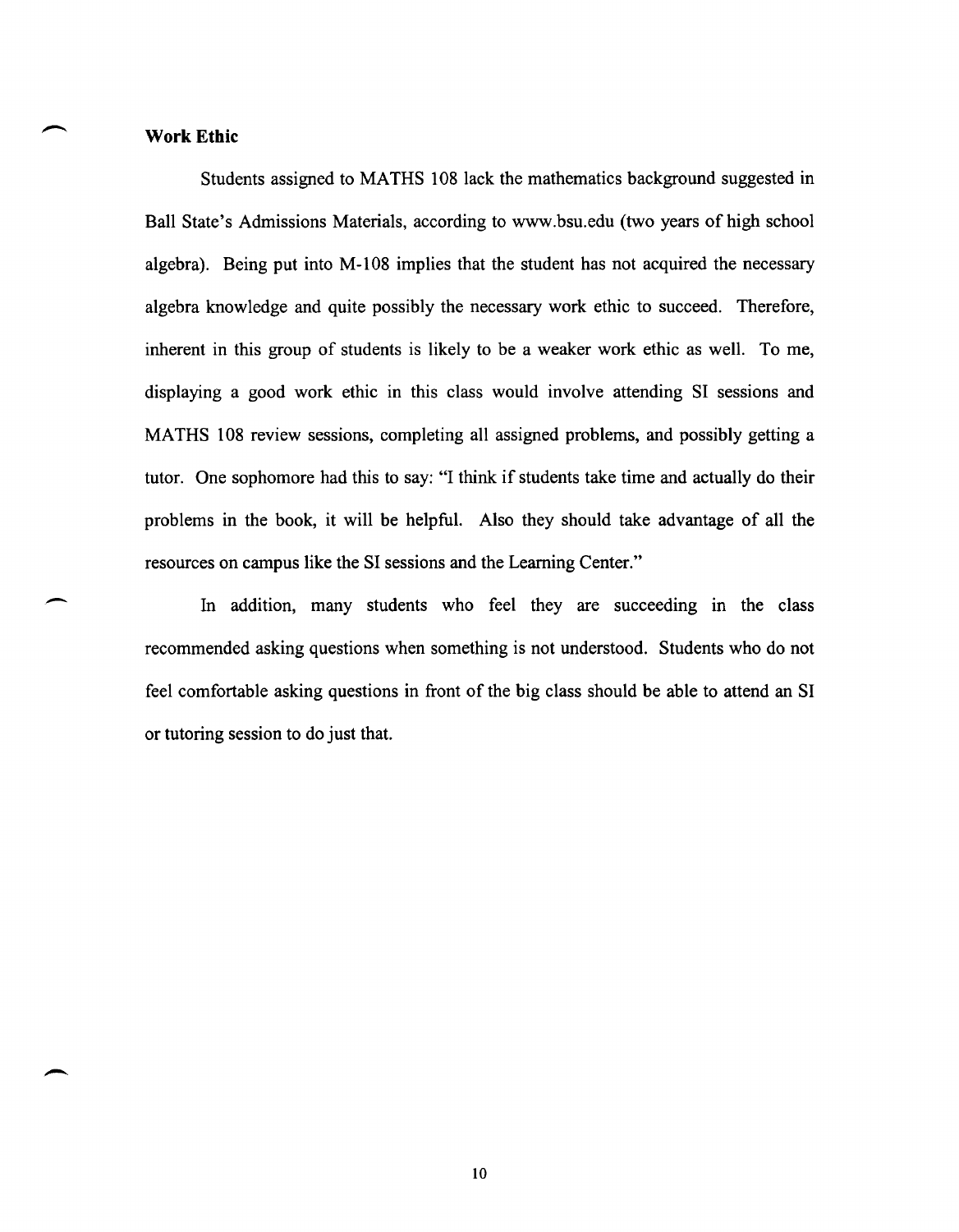## **Current Solutions**

### Implemented at Ball State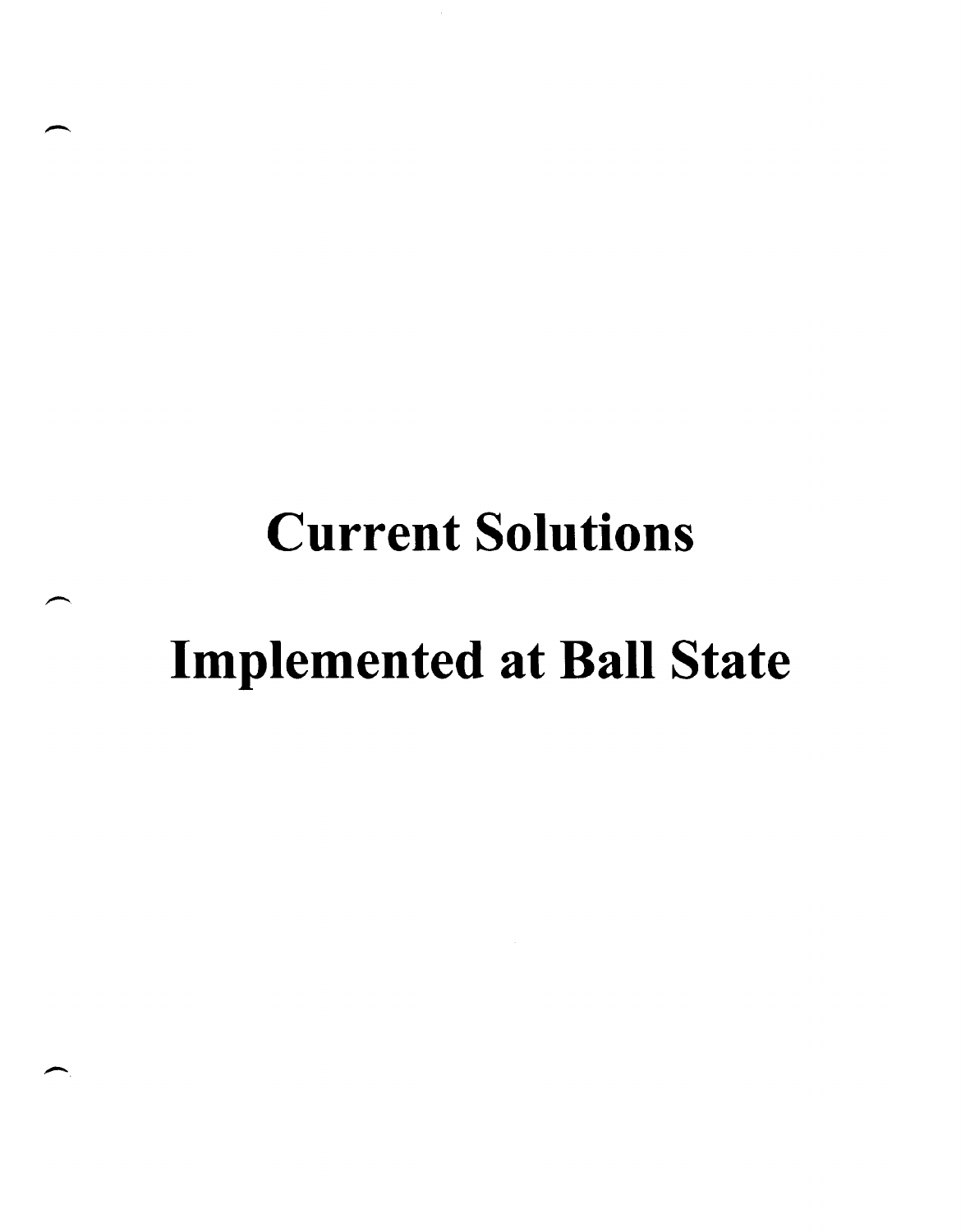The Ball State mathematics faculty is aware of the lack of success in lower level classes such as MATHS lOS. In fact, there was a new class introduced into the curriculum this past year intended to alleviate some of the problems that Ball State students have in M-10S. Additionally, there is good help available at the Learning Center, from private tutoring and supplemental instruction sessions to a department of the Learning Center specializing in study strategies, to find alternative solutions for students. The university has not sat on its heels and let this problem develop; it has in fact taken actions to reduce failure. Through the many surveys administered, it is clear what students like and dislike about these solutions.

#### **Learning Center**

The Learning Center at Ball State was opened in the fall of 19S5. Since that time, it has become a key to battling failure in math, composition, and other core curriculum classes that typically trouble students. The Math Desk is the busiest of the four desks (core, math, writing, study strategies) and deals with many students taking classes like MATHS lOS or MATHS 125. As of April 19, 2002, the math desk had 540 different clients for 2,131 visits in the spring semester compared to the core curriculum statistics with 361 clients on 1,687 visits, the next closest totals. (University College Data) In addition, the Learning Center Math Desk provides, on average, supplemental instruction for three different classes (usually lOS, 131, and 132). An SI leader is assigned to a given class, sits in on that class during the week, and provides two one-hour help sessions during the week. Most feedback received through the sessions is positive. Eighty-four percent of the MATHS lOS students who participated and attended a tutoring or an SI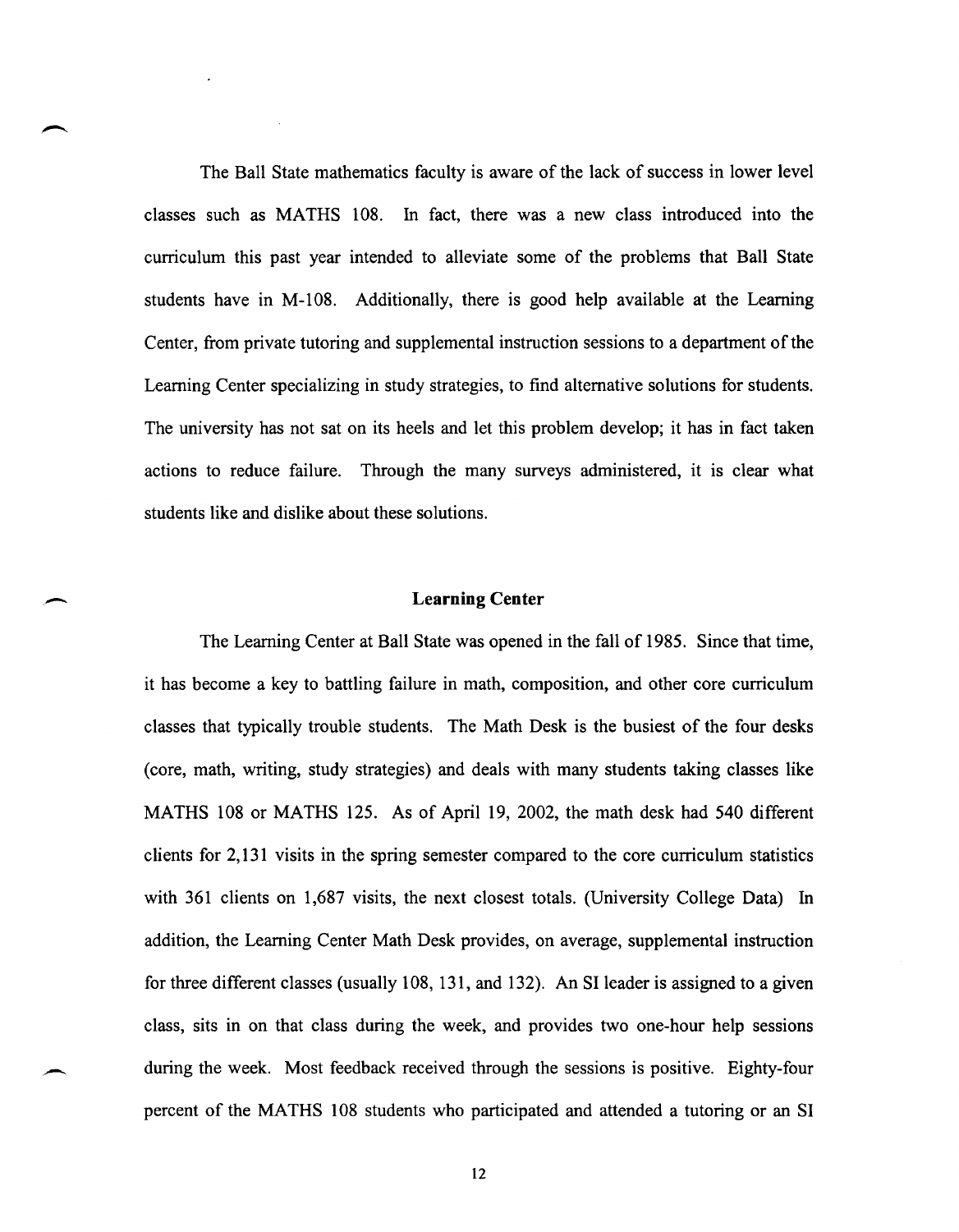session said that it was helpful, and all students who attended more than two sessions found them helpful. The second statistic may be explained in two ways; either students who went once or twice stopped going because they did not think it would ever help, or when students consistently do seek help, they will always find the sessions useful.

 $\overline{\phantom{a}}$ 

 $\overline{\phantom{a}}$ 

Other interesting data can be extracted from the surveys. Those students who had not attended any tutoring or SI sessions at the time of the survey actually expected higher grades on average than did those who had attended sessions. Although interesting, this may not be unexpected. People who are doing well in the class would obviously not feel the need to seek a tutor, or any outside help for that matter. Those that had attended sessions expected between a "B" and "C" on average, while the students who had not attended expected a "B." Learning Center statistics, however, show that students who visit the Learning Center do slightly better on average in their given class than those who do not visit. According to these statistics, in the Fall of 2001, freshmen clients of the learning center had a 2.592 average GPA while all freshmen averaged a 2.429. The difference is less pronounced between sophomore learning center clients who average a 2.738 GPA and an average sophomore, who averages a 2.697.

Looking at the expected grade vs. help sought results (Appendix A, Questions 4 and 14) from the another angle, 78% of students who expect to get a "C" or lower attended at least one SI or tutoring session. This says very positive things about the availability of information about the Learning Center. Signs posted in Robert Bell Building advertise help sessions, while everyone in a section with an SI leader is given stickers to remind them of session dates and times. Additionally, many M-l 08 professors are aware of help sessions and tutors, and they make them known to their students. This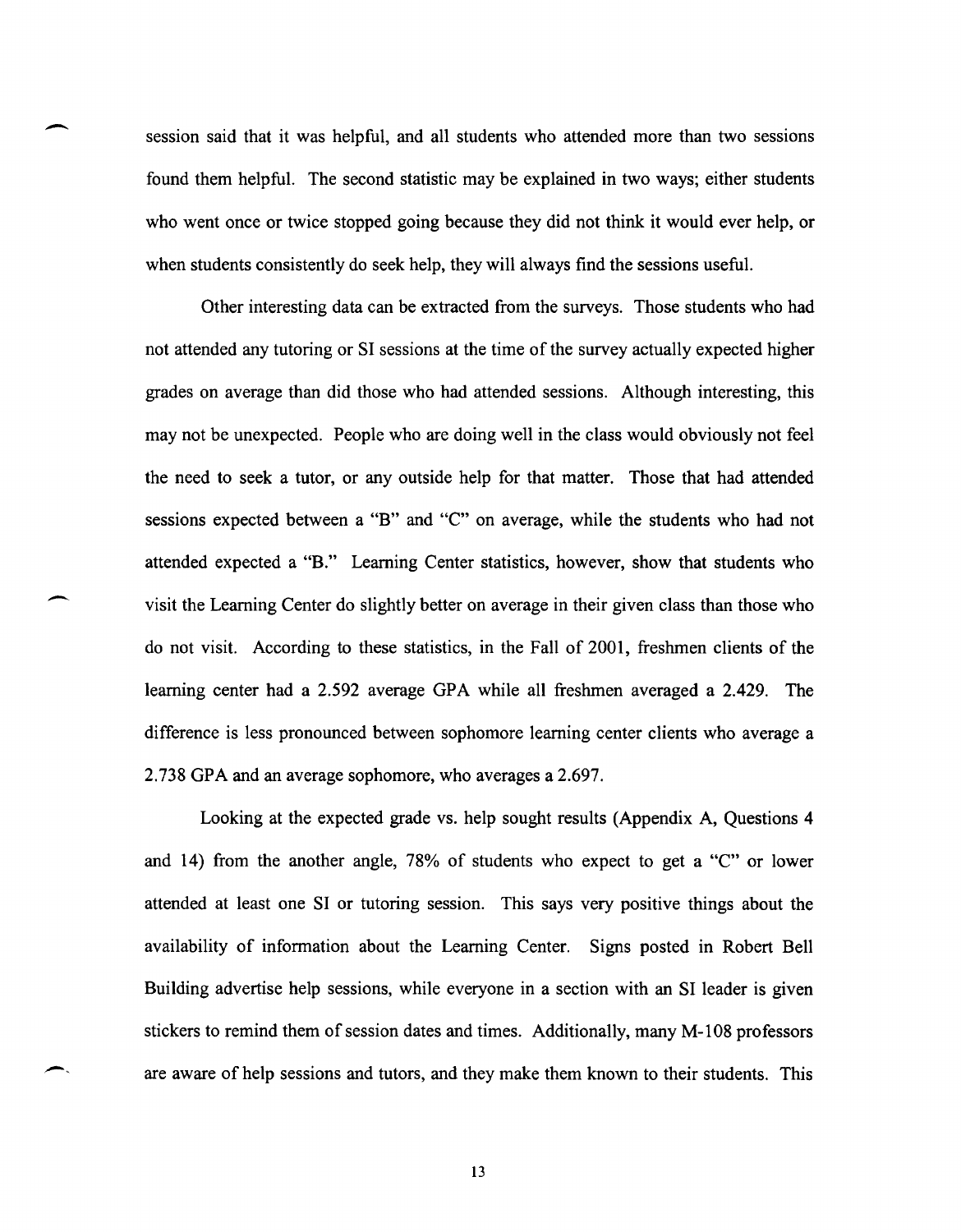statistic implies that students who might be considered "at risk" of failing do seek help. It also displays something more important, that the Learning Center and faculty do a good job of letting students know that help is available, which is the first step in providing that help.

Not everything with the Learning Center is perfect, however, and many students are turned off to the experience early. For example, fully 100% of the students who did not find their tutor or SI session helpful attended only one or two of those sessions. This suggests that if students have an unfavorable experience, they do not often return. Many elements could create this circumstance. First of all, many Learning Center clients complain about not being able to understand the spoken English of their tutor. The Learning Center is one of the places where math graduate students can work during their schooling. Many of these students are from a non-English speaking country and have some trouble speaking the language. Not much can be done to solve this problem. The other main reason a student could have a bad experience is that their tutor or SI leader just may not have a good day, or may not click with their client. "Sometimes students come in here and you put a lot of effort into helping them, explain it 3 or 4 ways, and it just doesn't click," noted one Learning Center tutor. The fact is that not everyone will be able to explain everything all of the time. Therefore, a client may feel awkward, or may think that the tutor has not helped at the conclusion of the hour. There is not much incentive for a student to return when he or she thinks the session was not helpful.

-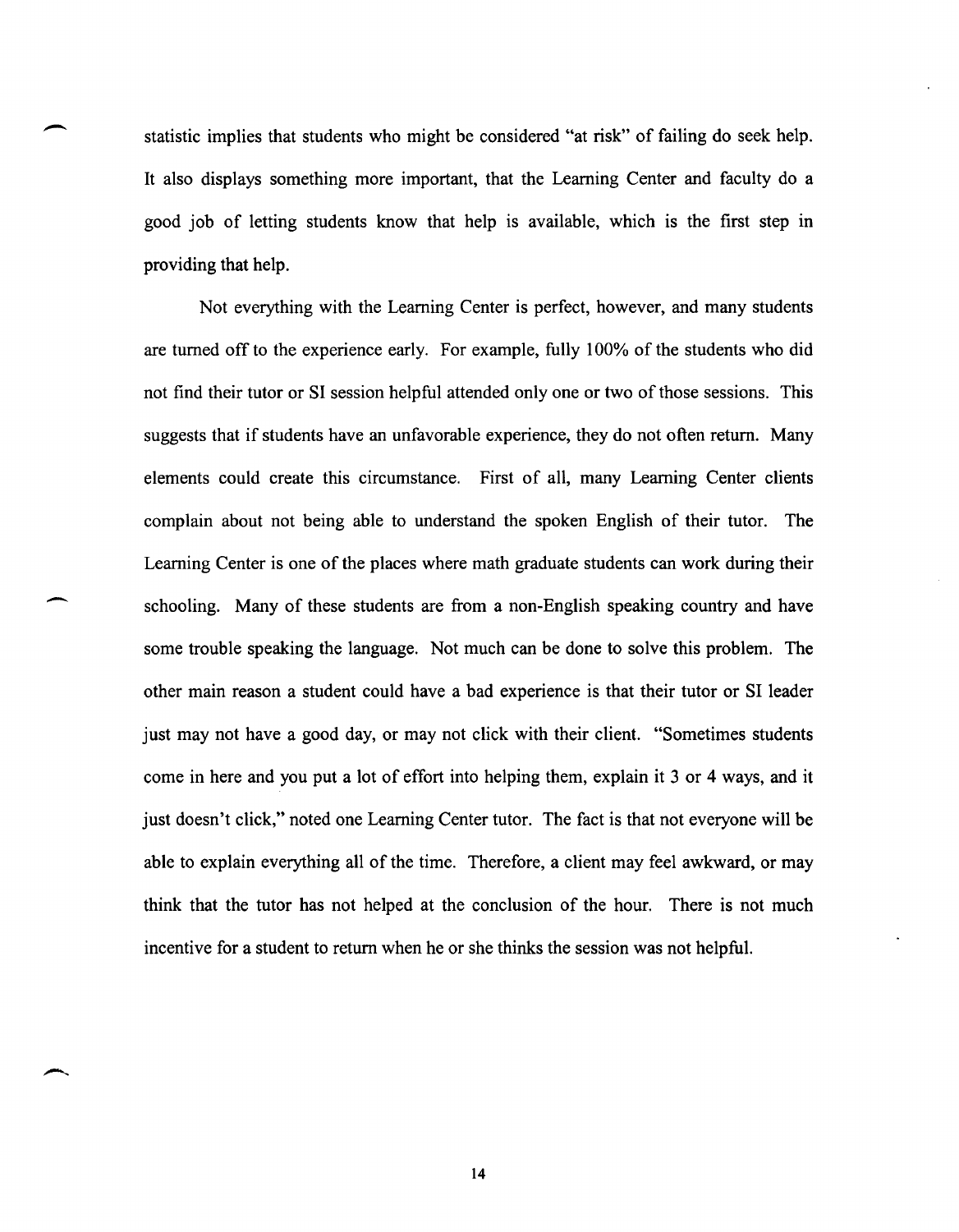#### **MATHS 105/106**

In the fall semester of 2000, Ball State initiated a class series for students who expect to have trouble in passing algebra. This series covers in two semesters what MA THS 108 covers in one semester, which addresses many suggestions and concerns that current M-I08 students have. The success was immediate, as the DWF rate was lower than any MATHS 108 semester going back to at least 1990 - a full 10 percentage points lower, in fact. This is very encouraging to many administrators and faculty.





-

Surveys were given to students who have taken 105/106 to gain input as to whether or not those students preferred being in a slower class. One student in particular noted that the best thing about 106 relative to M-I08 was that it went at a "slower speed." In general, although it is too early to call the series a great success, a pass rate over 70% says enough to garner support. (Figure 2) The graph above displays the great improvement achieved in the spring of 2001 compared to past years' DWF rates and to average math SAT scores for incoming freshmen.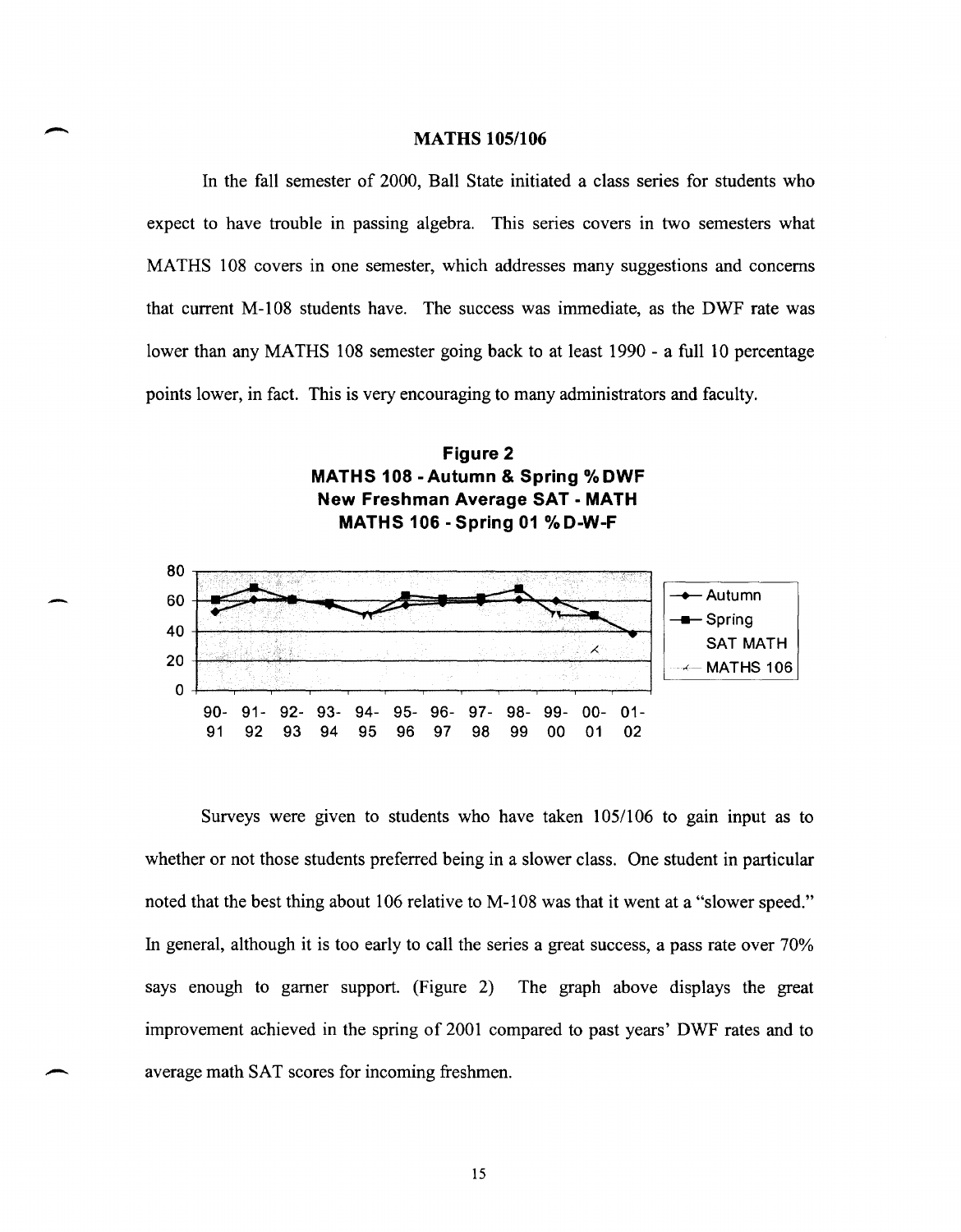One MATHS 108 student advised the university to "not make classes with 100 students in them," and to "not make it cumulative." In a sense, the 105/106 series addresses both of these problems. The one section of MATHS 106 that was offered in the fall of 2001 only had 27 students enrolled, only 3 of whom failed. Also, splitting up the M -108 material into two semesters prevents students from having to remember so much algebra. As stated earlier, the class covers what some students learn in middle school to what others learn in late high school, and it is a lot to ask of students to expect them to take a test on all of that material. A department final is even tougher because certain items that are stressed on the exam may not be stressed in a particular section, with the converse being true as well.

-

-

However, there appears to be a major problem with this series: At this time, not enough people know that it exists. In fact, when one student was asked to suggest how to improve the M-108 pass rate proposed "a class before MATHS 108 to help students who have had very little math, or students who haven't had math in decades." The fact that this student was looking for a class before M-108, and did not know that 105/106 existed, is a shame. With its early success, the series should be advertised enough to be available to all students and not limited to those who are lucky enough to discover it.

#### **Admission Standards**

As of 1998, Ball State University made public their intentions to progressively increase the quality of freshmen admitted into the university. It appears that this trend has had some effect in the math department as well. The average math SAT score for an incoming freshman has increased by about 20 points in the last six years. (Figure 2) This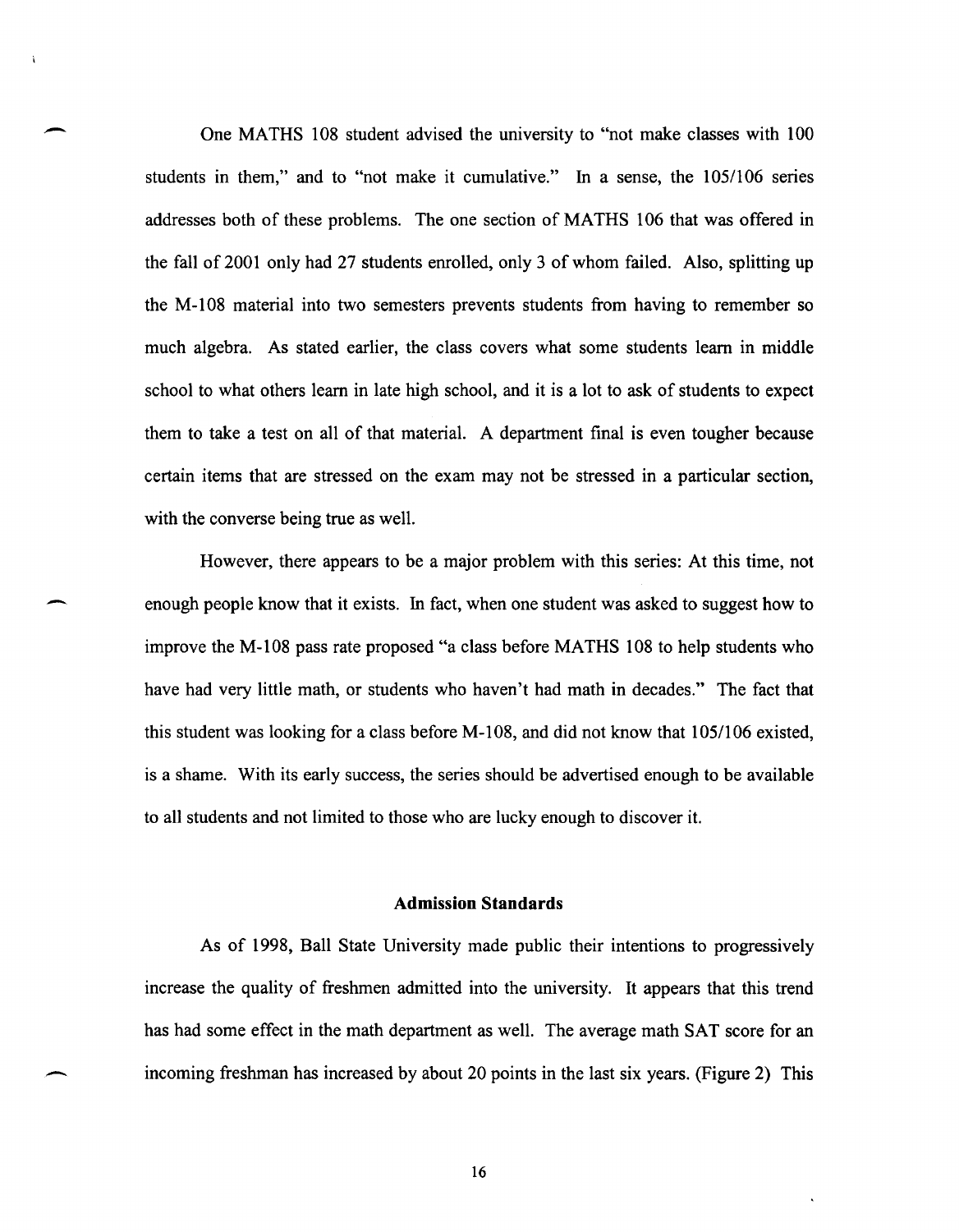does not seem like much, but the top students cannot get more than an 800 on the exam, which implies that it must be the lower-end students who are raising that average. To increase an average over a group of 3,500 or more students is a large task. Although this probably has some impact on MATHS 108 statistics, it is tough to measure because it is still those lower students who are in MATHS 108. It does appear, however, that those lower students have improved.

-

-

#### **Results**

According to DWF rate data, the fall semester of 2001 showed some significant signs of improvement in MATHS 108. (Figure 2) The pass rate was the highest it has been in more than 10 years. Two things have changed in the last year that could possibly explain this dramatic shift. The fall semester was the first semester that did not have a department midterm, and, as discussed earlier, MATHS 105 and 106 were offered for the first time just one year earlier.

It is very difficult to measure exactly how much impact either of these changes had individually, but it is clear that they had some impact. Department-wide tests may produce lower grades than individual classes. This occurs for a couple of reasons. First of all, to cover all of the material on a department exam, professors sometimes have to rush and are not able to teach well what will be tested. Also, in a basic math class like M-108, students get used to hearing and seeing problems presented in a certain way, and when they are presented in even a slightly different way, it can throw them off. That is not necessarily bad. Many would argue that if students fully understood the material,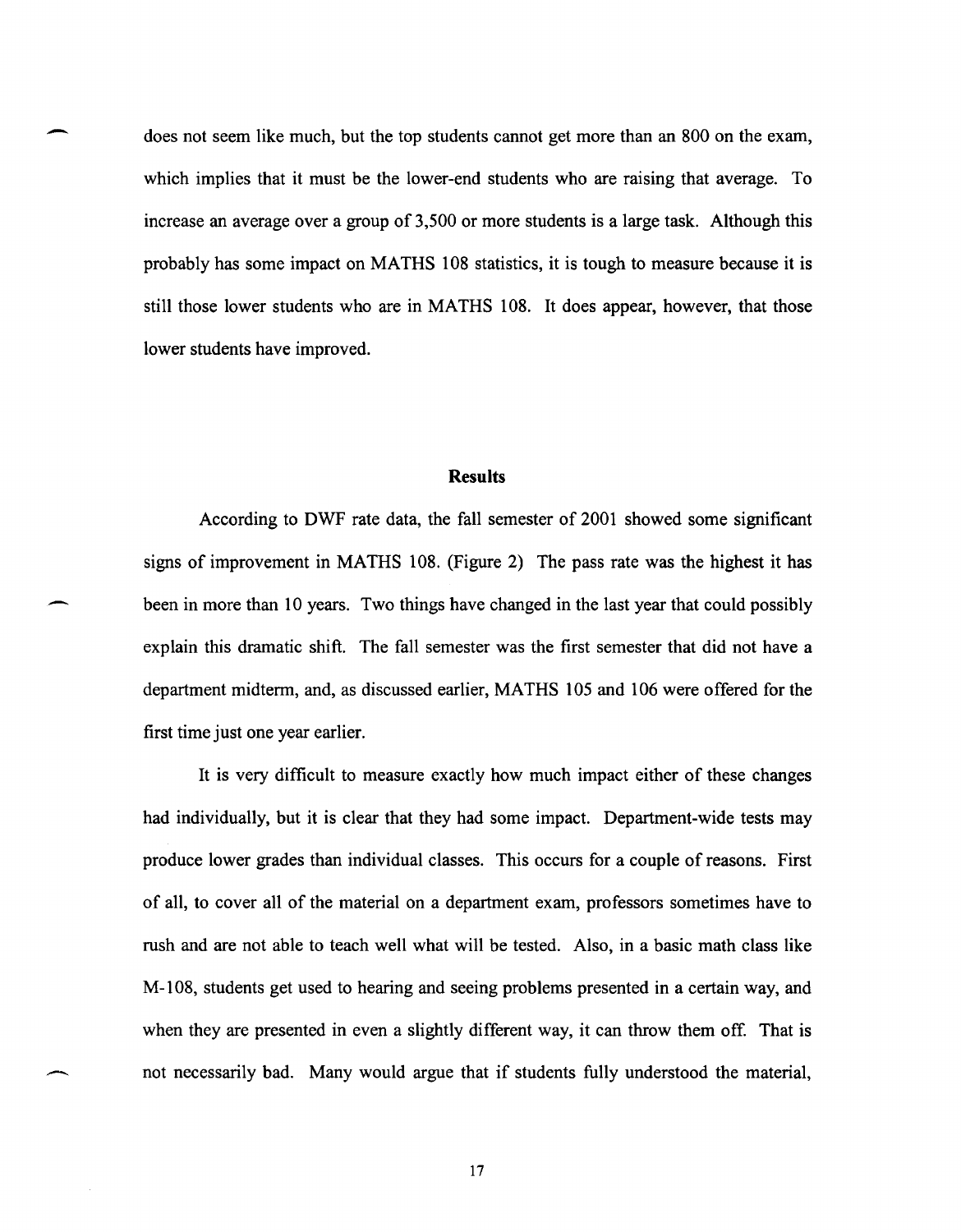they would be able to do a problem no matter how it was presented. However, it is worth noting that this aspect throws many students off when completing a test produced by someone other than their professor. A final reason for poor performance on a department test is time. If a professor, administering a test, saw that students did not generally finish within the time expected, the professor could adjust the grades accordingly. However, department tests are to be done within a period, and if they are too long for most students, grades cannot be changed.

-

 $\overline{\phantom{a}}$ 

Because MATHS 105/106 was discussed in detail earlier, there are no new ideas worth noting at this time. However, it is worth repeating that enrolling students that found MATHS 108 difficult in a slower-moving class not only improved the pass rates of those students, but also overall in the MATHS 108 classes. With more publicity, this series could become a great success for the university.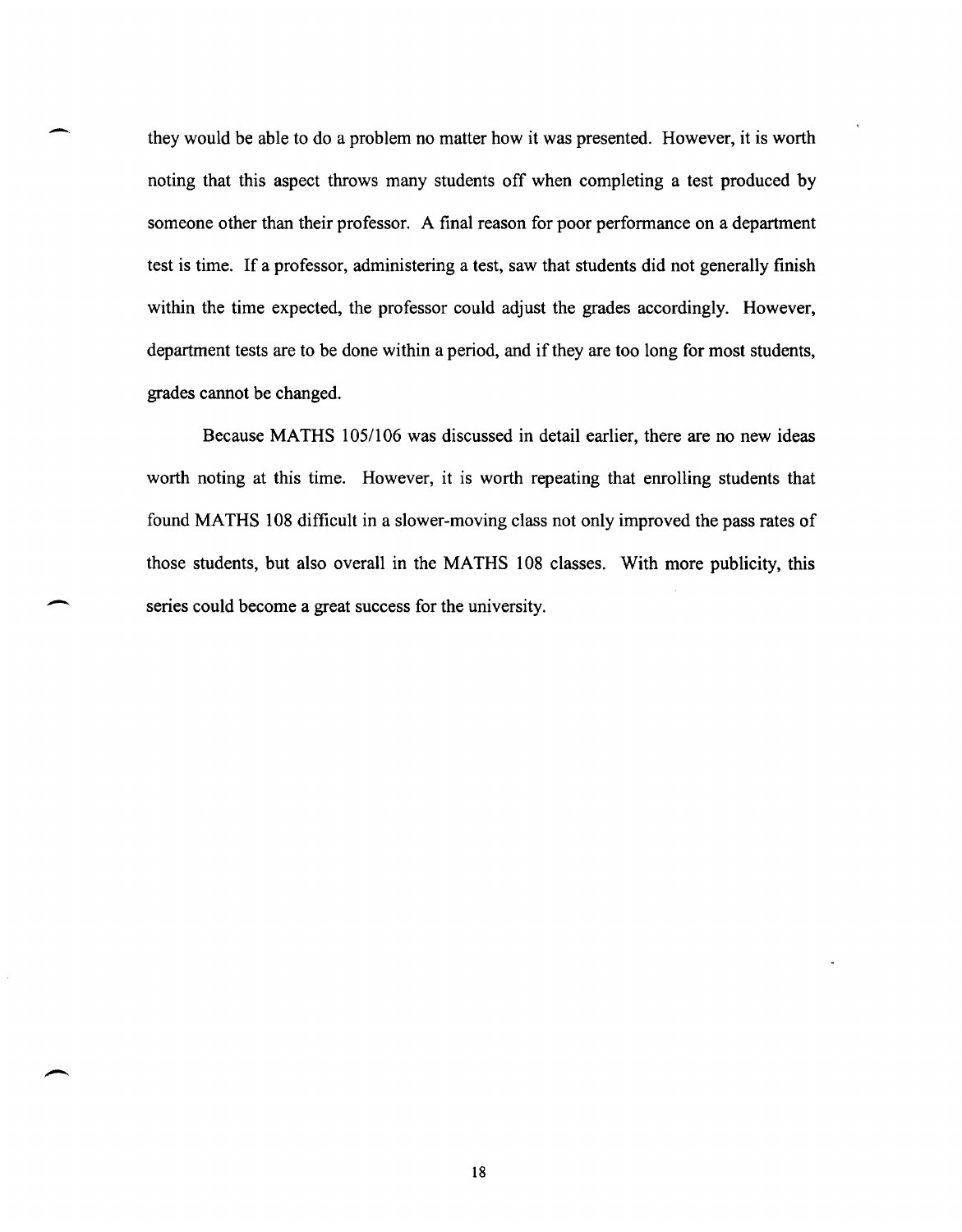### New **Solutions that Could**

### Make **a Difference**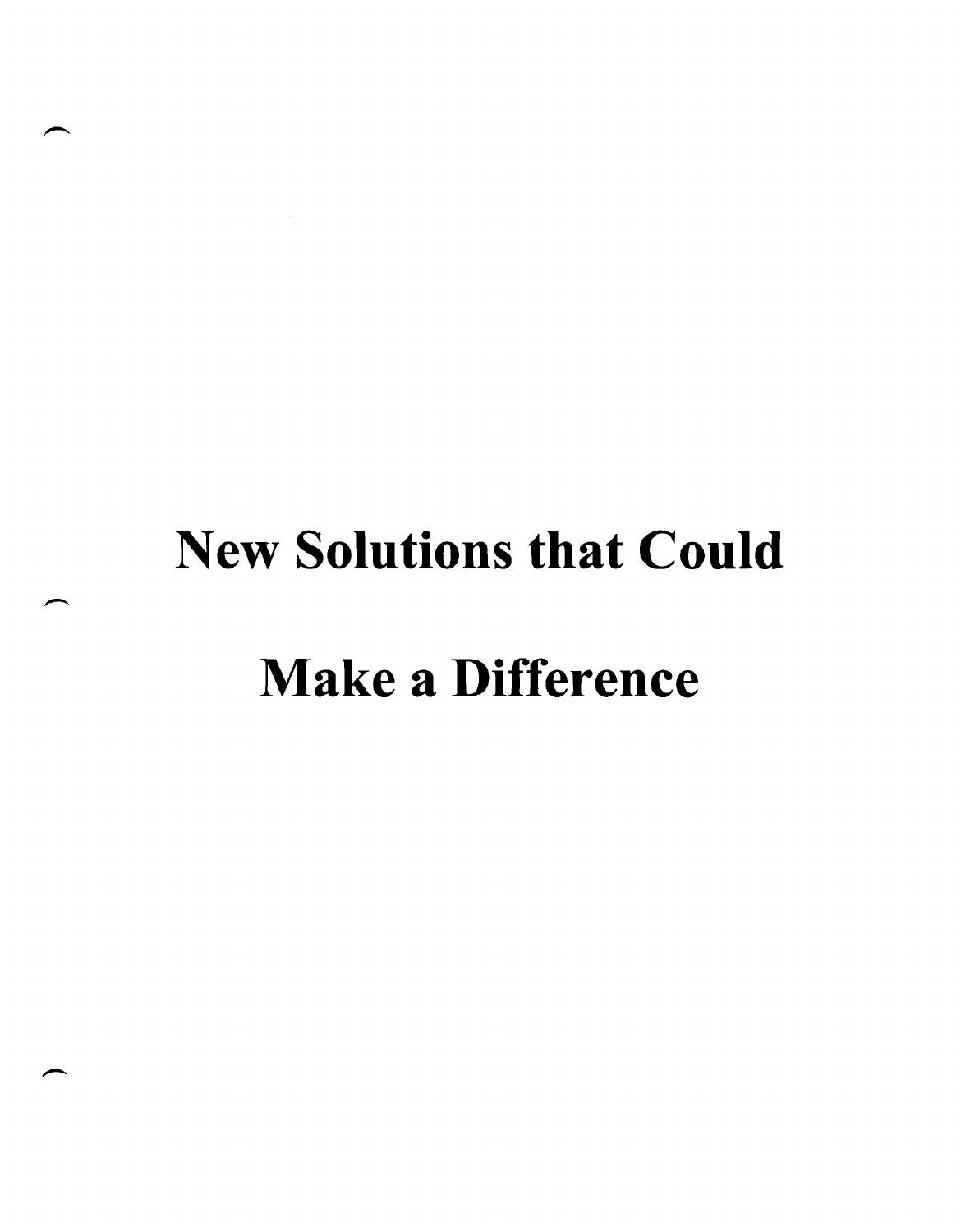The first thing that must be realized when trying to solve the MATHS 108 "problem" is that it will never be solved. Students will always fail classes, and M-108 is not exempt from that reality. In addition, there are costs associated with every idea that must be factored in when considering what steps can be taken to improve results. However, it must be troubling to the university to see so many students failing a class that would be passed by many high school students. In fact, it has to be troubling for the university if it is concerned with providing a well-rounded education for its graduates. No matter how many changes are made, some class has to be the most failed class on campus. However, many share the opinion that it should not be a basic math class. Many ideas have come from students, faculty, and tutors about what can be done to increase success. Some of the ideas presented are not supported by the author, and yet they must be discussed to promote discussion.

-

-

#### **Elimination of Math Requirement**

Not surprisingly, many of the students surveyed specifically said that MATHS 108 should not be a required course. In fact, two out of three students felt it should be eliminated from degree requirements. What is curious about this argument is that almost all MATHS 108 students are going to have to take math classes after M-108 to complete their major. The university requires students to take MATHS 125 if they are not in a major that requires algebra or advanced mathematics. More than one student thought that the class was not required. One in particular suggested that the reason M-108 has such a high DWF rate is "because it is not required, so you can drop it easily." Unfortunately for some, it is required as a background course in their majors, and the fact that they may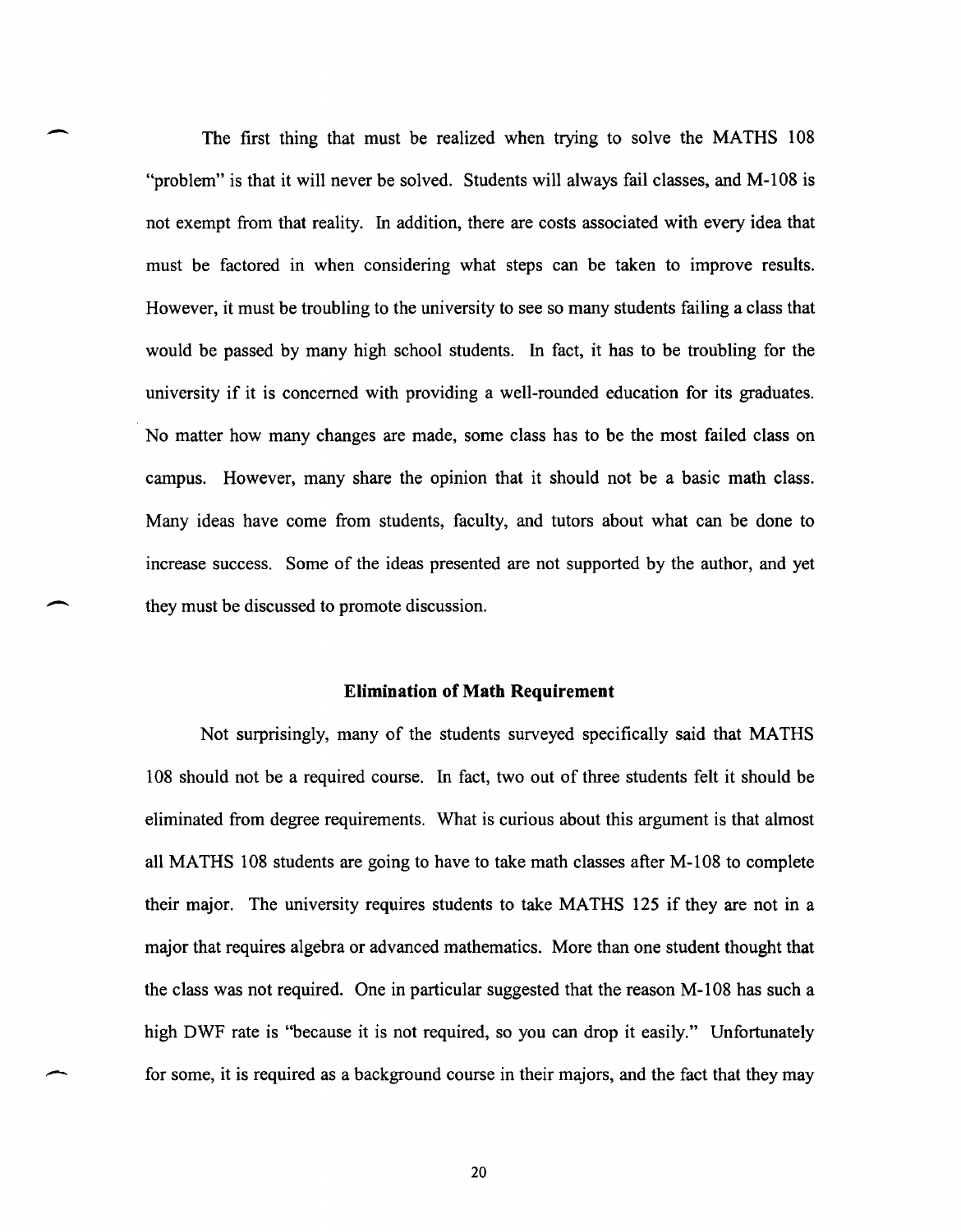not know it is disturbing. Another student may have shed some light on this opinion however. "Since it is a class for placement in another course, people probably just do not care as much as they would for other math classes," she said. That may well be the case.

-

-

Many of those who are studying to become elementary school teacher showed particular disdain and thought that it should not be required for their major. Out of those who were early childhood education or elementary education majors, 73% felt that they should not be required to take M-I08. "I don't find it interesting, and it has little to do with what I'm going to do as a career," noted one early childhood education major. "I will not be teaching this type of math to third-graders and under, and if so, it won't be like this." To an extent, this may be a valid point. But to ask a future teacher to understand what her future students will be taking a couple of years ahead does not seem out of line. In fact, it would seem that if these early teachers did understand what was ahead for their students, they could prepare them better.

To explain this feeling among students, a chart has been included (Figure 3) listing certain types of majors, such as those dealing with sports or business, and what percentage of those majors surveyed think that M-108 should be required. Only types of majors with a number of participants large enough to make any inferences are included. Majors who had something to do with sports were surprisingly the group that most thought MATHS 108 should be in their curriculum while business, teaching, and natural resource majors were strongly opposed. Overall however, it does not appear as if this opinion is held by one major over another as much as it is thought by a majority of students currently enrolled in the class.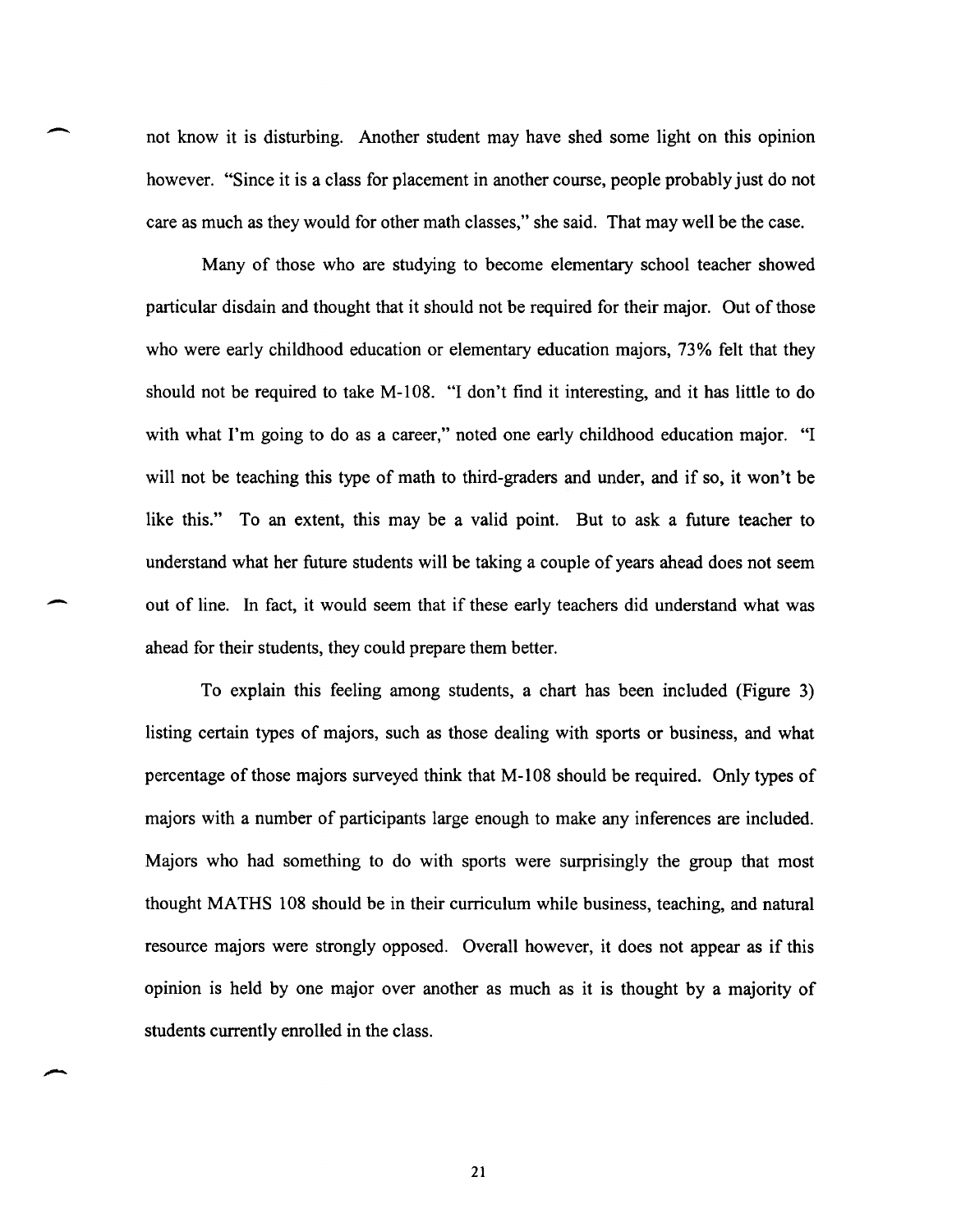

**Figure 3 Removing 108 from Requirments** 

#### **More Professors**

As discussed earlier, many students think or believe as if their section of M-108 is much too large. There are two possible obvious solutions if one were to try to eliminate this issue. One option is to make professors teach more hours, which is nearly beyond what can be done. Not only would this strain personal lives and schedules, but it would also decrease the productivity of a professor in a given class.

The other option is to hire even more professors. Again, this is not likely to happen for financial reasons. Especially in a time of reduced funding, it is hard to consider the possibility of spending money to hire more professors to teach a high schoollevel algebra class. In times like these, cutbacks are mandatory, and additional expenditures are few. However, if the university ever thought this problem had become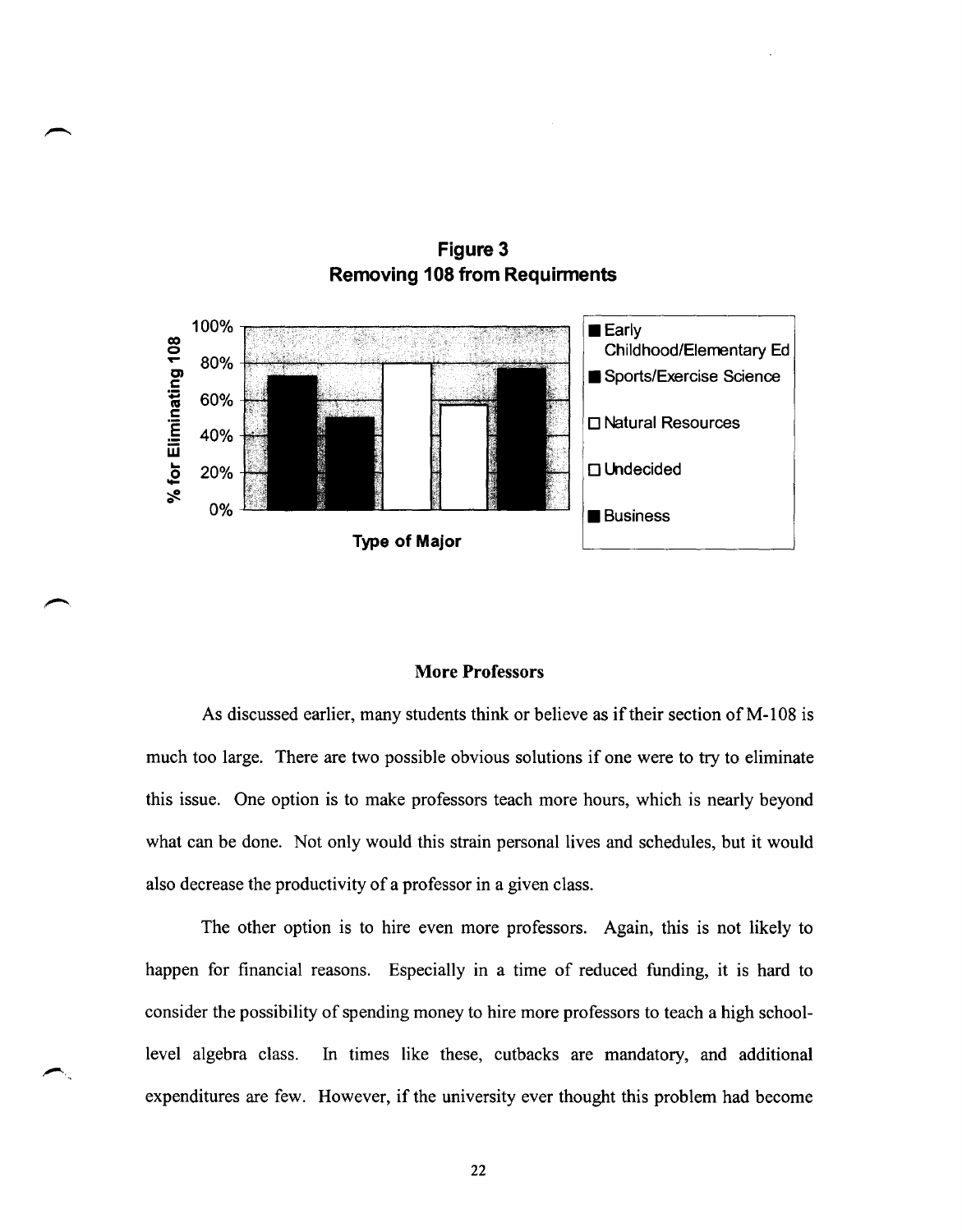too large and something had to be done, hiring a couple of more professors would seem to appease many students and would also seem to improve success. Almost any publication ranking schools mentions their average class size, with the most desirable schools having very small classes. Although this solution is unlikely to soon be implemented at Ball State, it still looms as a very real factor in student success.

-

-

-

#### **Increase Awareness of MATHS 105/106**

It is striking when one considers that there is currently a class at Ball State that goes slower than MATHS 108, and that many of the students who would benefit from that class do not realize that it exists. The success of the class is apparent, and yet many of those who could be in the class are not aware of it. To accomplish this, the university may be most successful through advising and classification. Through the advising sessions that all incoming students have to attend during orientation, they could be made aware of MATHS 105 and 106, especially if they are students who do not appear strong in math.

That is where classification comes into play. A study could be done, not too much different than this exploration, which could correlate things like SAT scores, ACT scores, GPA, and high school math results with grades students achieve in MATHS 108. As one student put it, "What should be taken into consideration besides SATs is previous math classes." Although that sort of information is not available to an average student writing an honors thesis, it is available to those who would find such a study useful. Students could then be categorized as "at risk" and receive even more information about the option of MATHS 105 and 106. By grouping these students, the university could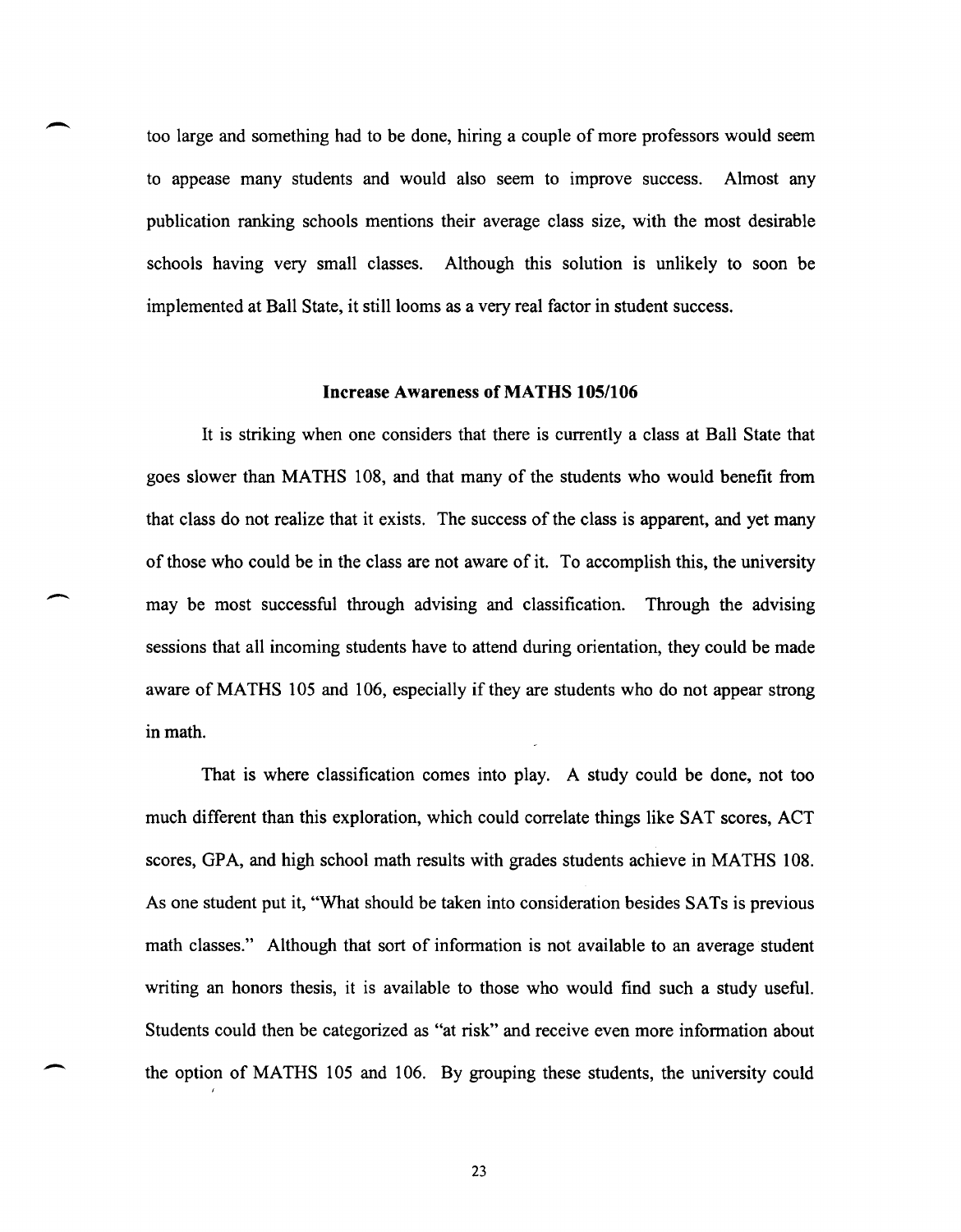further reduce the number of students in M-108 that would be unlikely to pass in the first semester anyway. This would not be a process worth going through if most students passed the course, but with DWF rates often between 60 and 70 percent, it seems like time well-invested. Additionally, with the early success of the new series, it seems that many students would benefit from participation.

 $\overline{\phantom{a}}$ 

 $\overline{\phantom{a}}$ 

-

#### **Reverse roles of 105/1 06 and 108**

Currently, the "default" class for lower-level math students is M-I0S, and if they have trouble in M-lOS, or it is thought they will, they have the option of enrolling in the 105/106 series. If instead by "default" a lower-level student would be placed in 105, while those who think that course would be too slow for them enrolled in M-108, more success would be possible. This would reduce many complaints of those who participated in the survey including classes that are too large, covering too much material in a semester, not knowing much algebra entering school, and the idea that students may not get what they expect in M-I0S. Additionally, it would reduce the demand for tutors and SI sessions, because the professors would be able to take more time with their students in and out of class, and may even have time to review for tests in class.

#### **Better Teacher Reviews**

If the university means to make M-I0S a priority, the best professors must be in place to lead these students. Simply put, if one professor has an extraordinarily high or low pass rate, answers should be searched for. If 100 students remain in a section of this course, it is imperative that professors be very competent in the material they are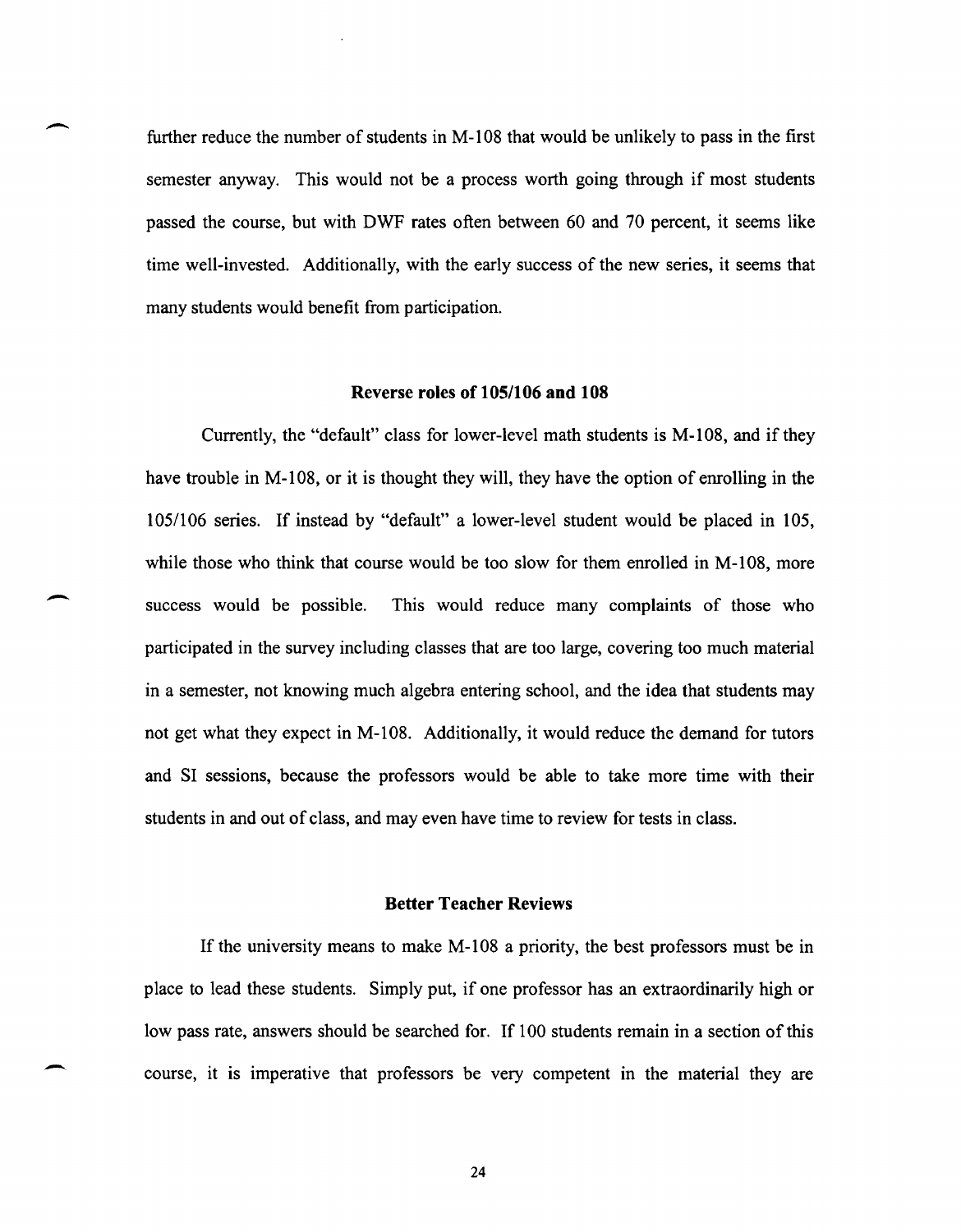presenting. The difficulty of keeping all 100 students on pace in the class can only be achieved by those who are best at it. In still other words, MATHS 108 students should not be left to struggle just because they are not math majors. Therefore, if they are not getting the best effort of the department or the professor, they are being deprived of what they pay for.

 $\overline{\phantom{a}}$ 

-

 $\overline{\phantom{0}}$ 

#### **Enforcing Attendance as Part of Grade**

"Lots of people just don't go to class because they think it is boring," mentions one participant. This was not an uncommon response throughout the surveys. The responsibility rests squarely on the shoulders of the student when it comes to attending classes. However, making attendance mandatory in all sections may motivate some students to be in class. In some ways, more students may struggle because of a bad attendance grade, but positive improvements are likely to outweigh the struggles of some students to attend. It seems as though this policy may take more responsibility away from students, but it may be a policy that could achieve higher pass rates.

#### **Continue Current Policies**

The good news is that progress is being made. After 10 years of fairly consistent DWF rates, success is much higher this year. Presumably, this is a result of the policies mentioned above. If the university continues to increase admission standards, it would seem all classes would have a higher pass rate. In MATHS 108 this may not necessarily be true always, but in general if the average student continues to get better, the lowerlevel math students should get better on average as well.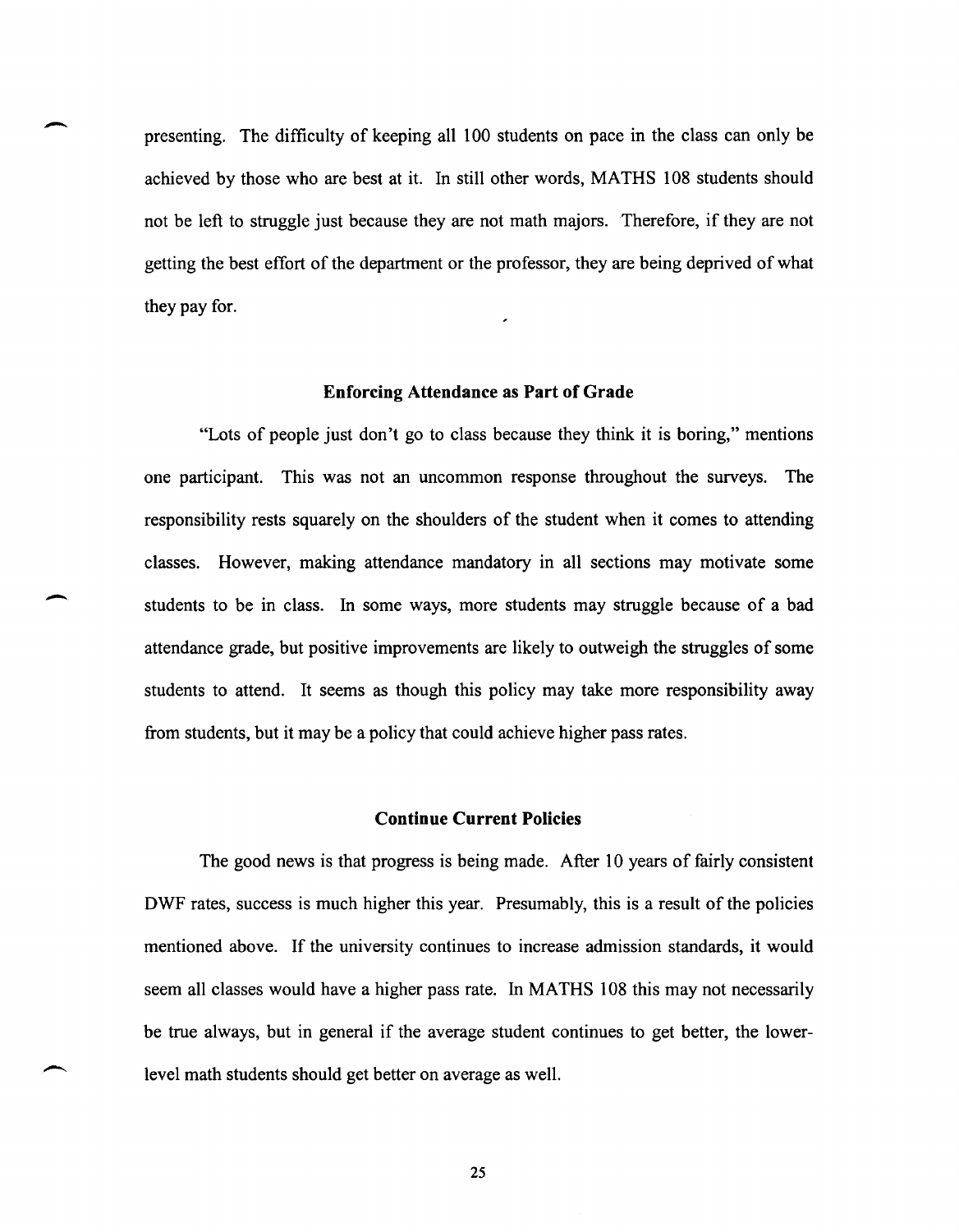The addition of MATHS 105/106 has been a great success, and, if continued, the courses seem to have potential to help many Ball State students. As mentioned above, improvements can be made by making it more widely known, but the class in itself seems to succeed.

-

-.

-

Finally, most students seem to think that having a tutor or going to supplemental instruction sessions helps them, so keeping those sessions available and advertising them well will continue to help students.

#### **Author's Conclusion**

In conclusion, Ball State is currently making great strides to help students in many subjects, specifically MATHS 108. The problem is much less severe than when I began attending Ball State. However, as with any problem, progress must be continuous. There must be no "mark" where the university can feel that they have gotten the pass rate to where it needs to be. Improvements must always be made, and they are always possible. The real solution to this entire issue is just interest and attention. The university needs to have an interest in seeing success in every class on campus, and MATHS 108 is a good place to start. There are thousands of problems around Ball State, many of which I am sure I am not aware, but that does not mean that students unsuccessful in MATHS 108 should take a back seat. Pass rates have been terrible for many years, and the problem has always been there; it is just waiting for someone to take an active interest in it and decide they will change things.

Changes do not happen overnight; they take a lot of time. Yet all it takes is some effort from all involved to get the job done. Effort from students, professors,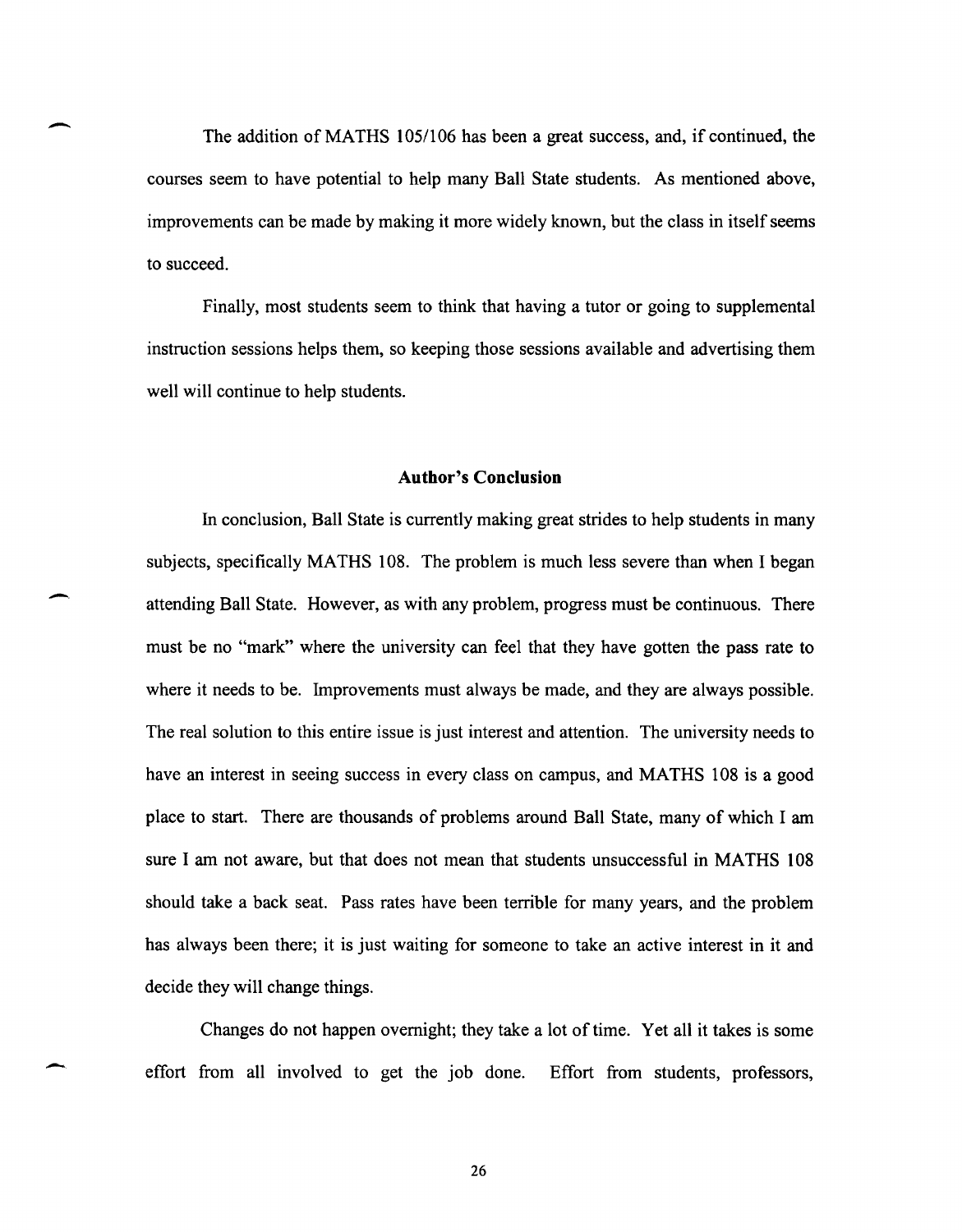administrators, tutors, and other faculty is all needed to achieve results. Either those with power can collectively sit back and wonder why students struggle so much to get out of MATHS 108, or they can collectively take a role to make it a manageable class that students are not scared of. One thing is clear: It is not the math that is the problem, most all agree that this math can be done, so that means other reasons are lurking behind a 60% DWF rate. Hopefully, I have been able to present some ideas in this paper that will promote discussion and thought - not just thought about MATHS 108, but thought about any aspect of the university that can be changed for the better.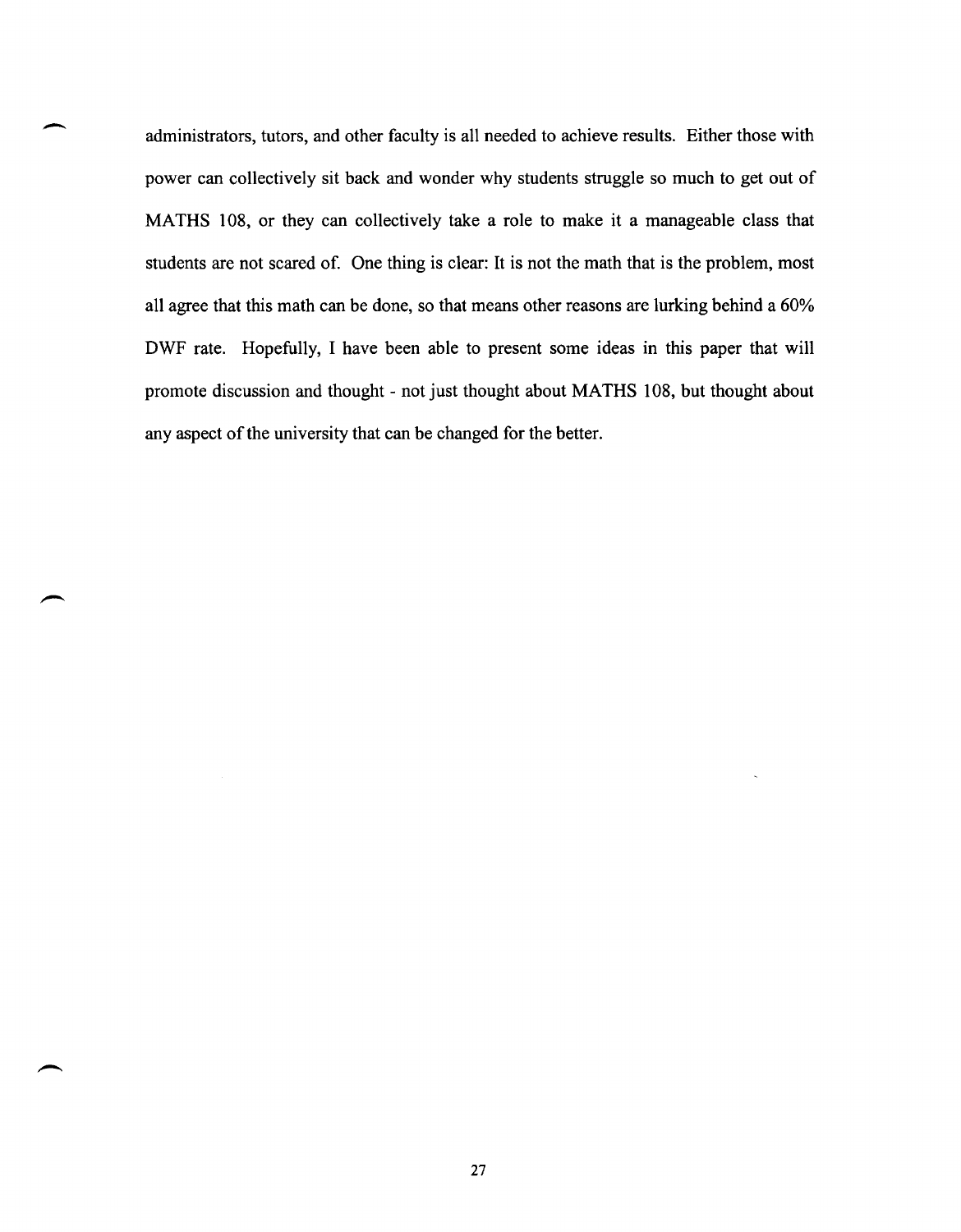#### Appendix A

### **Math 108 Survey - for current students**

| M<br>Sex:<br>F                                                                      |        |              |              |             |      |             |             |
|-------------------------------------------------------------------------------------|--------|--------------|--------------|-------------|------|-------------|-------------|
| Age:                                                                                |        |              |              |             |      |             |             |
| Year: Freshman<br>Sophomore<br>Junior                                               | Senior |              |              |             |      |             |             |
| What is your major?                                                                 |        |              |              |             |      |             |             |
| 1) Have you taken MATHS 108 before this semester at Ball State?                     |        |              |              |             | Y    | N           |             |
| 2) If yes, how many times, and what did you get last time?                          |        |              |              |             | D    | W           | $\mathbf F$ |
| 3) What grade is your goal for this class?                                          | Pass   | $\mathbf{A}$ | $\mathbf{B}$ | $\mathbf C$ |      |             |             |
| 4) What do you expect to get in this class?                                         | A      | B            | $\mathbf C$  | D           | Drop | W           | F           |
| 5) Have you had similar math classes in high school?                                |        |              |              |             | Y    | N           |             |
| 6) How much time has it been since your last math class (including 108)?            |        |              |              |             |      |             |             |
| 7) Do you, in general, enjoy math?                                                  |        |              |              |             | Y    | $\mathbf N$ |             |
| 8) Do you, in general, find math useful?                                            |        |              |              |             | Y    | N           |             |
| 9) Do you think you will need math for your career?                                 |        |              |              |             | Y    | N           |             |
| 10) Do you feel your previous math teachers enjoyed math?                           |        |              |              |             | Y    | N           |             |
| 11) Do you feel your previous math teachers felt math was useful?                   |        |              |              |             | Y    | $\mathbf N$ |             |
| 12) Do you think MATHS 108 should be a required class at Ball State?                |        |              |              |             | Y    | ${\bf N}$   |             |
| 13) If you were to grade all of the math teachers you ever had, what would you give |        |              |              |             |      |             |             |
| them, as a whole?                                                                   | A      | $\mathbf{B}$ | $\mathbf C$  |             | D    | $\mathbf F$ |             |
| 14) Have you ever gone to a tutor/SI session or review session?                     |        |              |              |             | Y    | N           |             |
| 15) If yes, how many times?                                                         |        |              |              |             |      |             |             |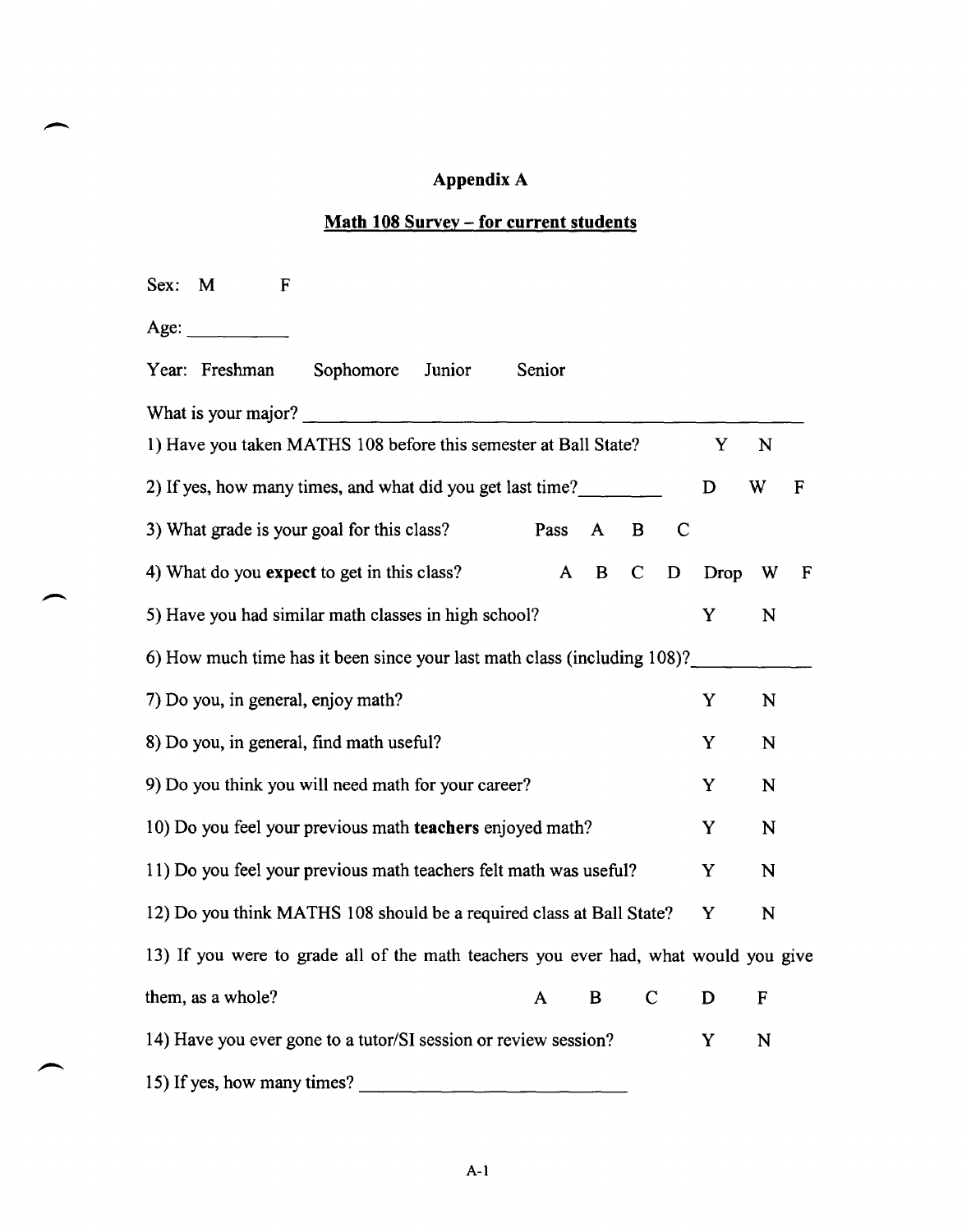16) If yes, did you find it helpful? Y N

17) If you didn't find it helpful, what could have been better about your session?

18) If you feel that you have some weaknesses in math, what would you say is the primary source of that weakness (for example lack of interest, bad teachers, etc)?

19) Is there an action or an attitude that your professor/teacher could take that you think would help you do better in math?

20) MATHS 108 has a high drop/withdrawaVfailure rate at BSU. Do you have any ideas as to why this is true, and what can be done to improve student success? Please explain.

<u>.</u><br>1906 - Jacob John Harry, amerikansk politiker (d. 1907)

**Number Surveyed - 91** 

**Number of Responses - 91** 

**Percent Responded - 100%**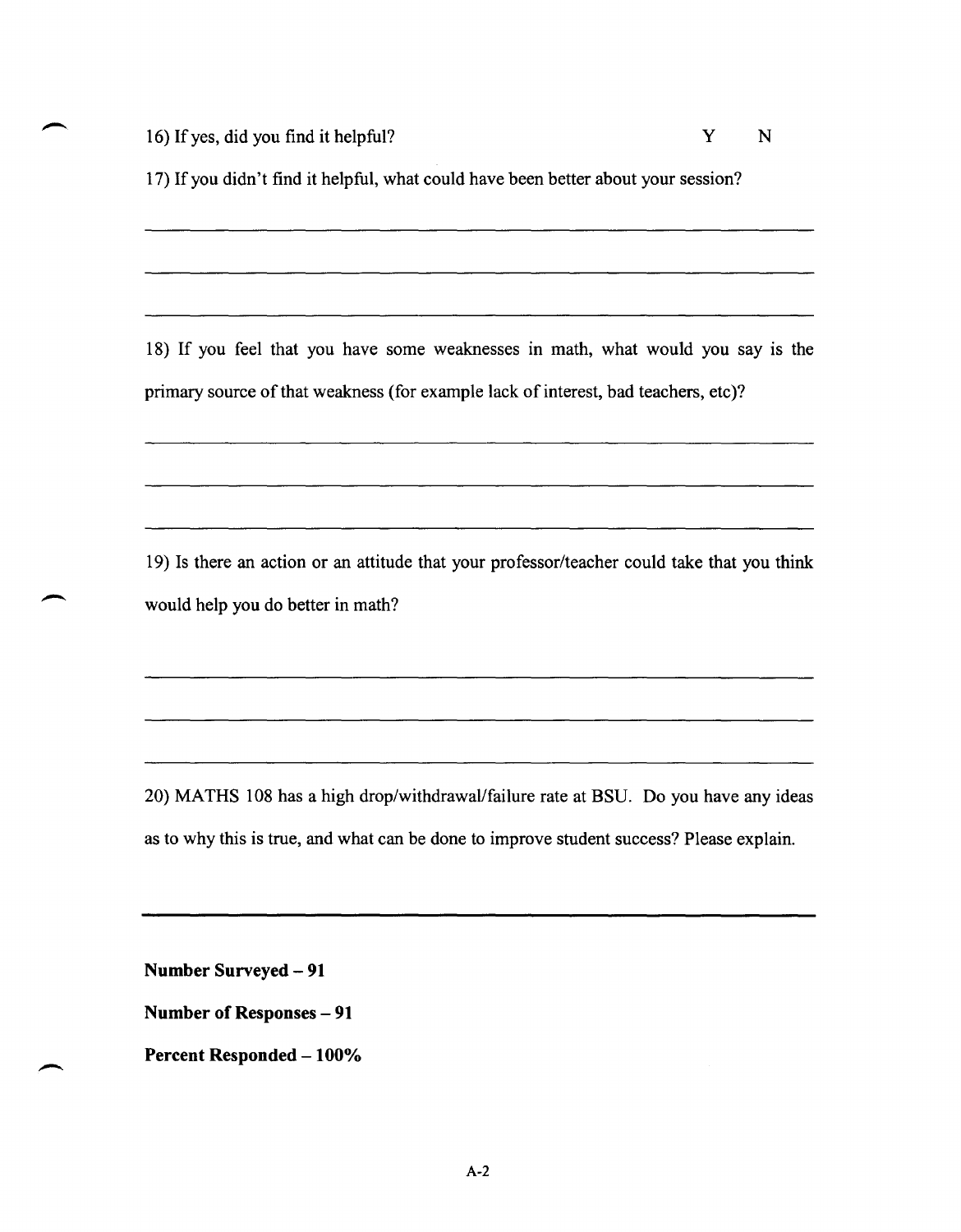#### Appendix B

#### Math 108 Survey - for past students

| Sex: M<br>F                                                                         |                                                                   |  |  |  |  |  |  |  |
|-------------------------------------------------------------------------------------|-------------------------------------------------------------------|--|--|--|--|--|--|--|
| Age:<br><u> 1999 - Jan Ja</u>                                                       |                                                                   |  |  |  |  |  |  |  |
| Sophomore Junior<br>Year: Freshman                                                  | Senior                                                            |  |  |  |  |  |  |  |
| What is your major?                                                                 |                                                                   |  |  |  |  |  |  |  |
| 1) How long ago did you take MATHS 108?                                             |                                                                   |  |  |  |  |  |  |  |
| 2) What were your expectations entering the class? A B                              | $\mathbf C$<br>Drop<br>$\mathbf F$<br>D<br>W                      |  |  |  |  |  |  |  |
| 3) What did you get in the class?                                                   | $\mathcal{C}$<br>$\mathbf F$<br>A<br>$\mathbf{B}$<br>$\mathbf{D}$ |  |  |  |  |  |  |  |
| 4) How many times did you take MATHS 108 (including dropped semesters)?             |                                                                   |  |  |  |  |  |  |  |
| 5) Had you had similar math classes in high school?                                 | N<br>Y                                                            |  |  |  |  |  |  |  |
| 6) Do you, in general, enjoy math?                                                  | Y<br>N                                                            |  |  |  |  |  |  |  |
| 7) Do you, in general, find math useful?                                            | Y<br>N                                                            |  |  |  |  |  |  |  |
| 8) Do you think you will need math for your career?                                 | Y<br>N                                                            |  |  |  |  |  |  |  |
| 9) Do you feel your previous math teachers enjoyed math?                            | Y<br>N                                                            |  |  |  |  |  |  |  |
| 10) Do you feel your previous math teachers felt math was useful?                   | Y<br>N                                                            |  |  |  |  |  |  |  |
| 11) Do you think MATHS 108 should be a required class at Ball State?                | N<br>Y                                                            |  |  |  |  |  |  |  |
| 12) If you were to grade all of the math teachers you ever had, what would you give |                                                                   |  |  |  |  |  |  |  |
| them, as a whole?                                                                   | $\mathbf C$<br>B<br>D<br>F<br>A                                   |  |  |  |  |  |  |  |
| 13) Did you ever go to a tutor/SI session/review session?                           | Y<br>N                                                            |  |  |  |  |  |  |  |
| 14) If yes, how many times (approximately)?                                         |                                                                   |  |  |  |  |  |  |  |
| 15) If yes, did you find it helpful?                                                | Y<br>N                                                            |  |  |  |  |  |  |  |
|                                                                                     |                                                                   |  |  |  |  |  |  |  |

 $\overline{\phantom{a}}$ 

16) If you did not find it helpful, what could have been better about your session?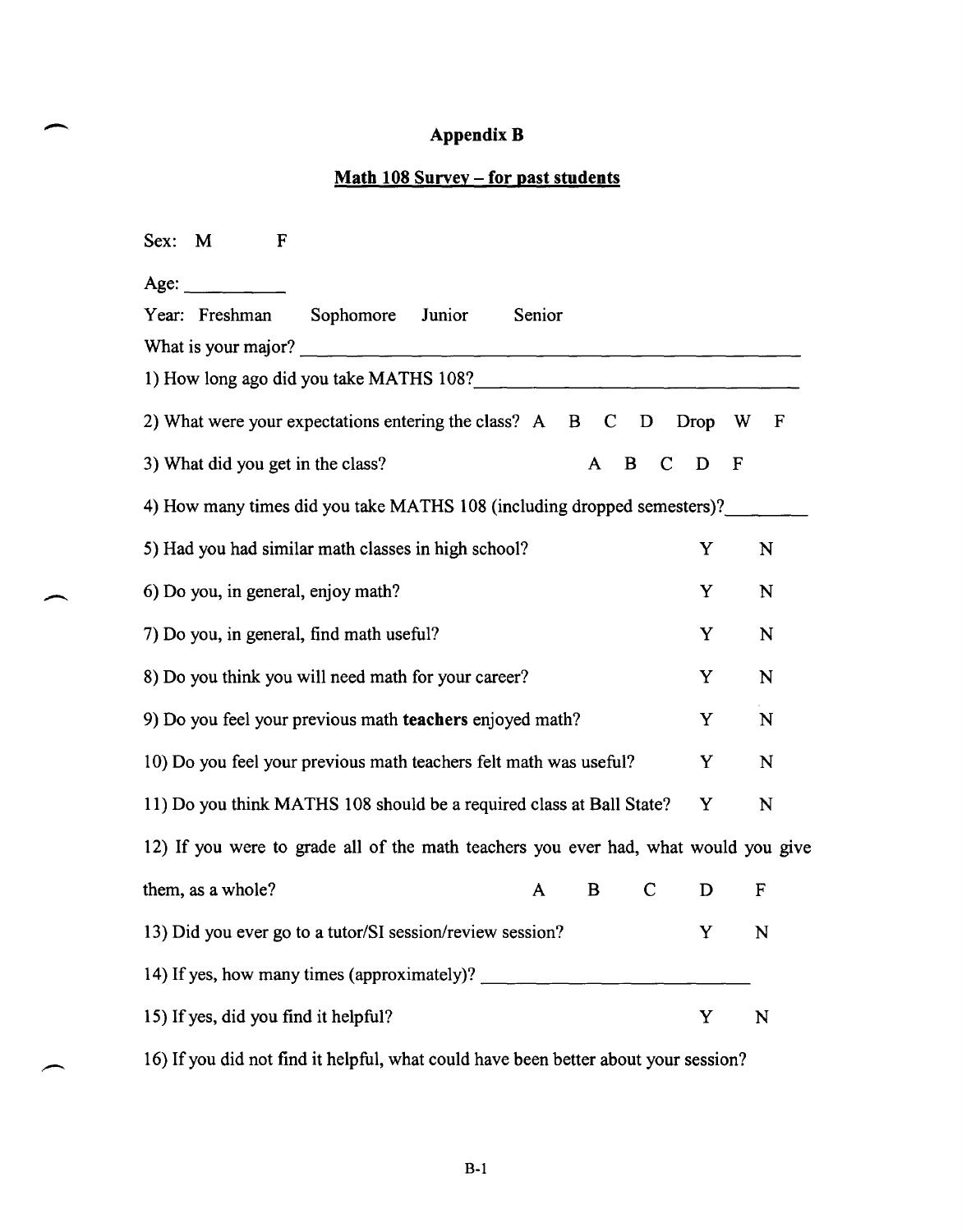17) If you feel that you have some weaknesses in math, what would you say is the primary source of that weakness (for example lack of interest, bad teachers, etc)?

18) Is there an action or an attitude that your professor/teacher could have taken that you think would have helped you do better in math?

19) MATHS 108 has a high drop/withdrawaVfailure at BSU. Do you have any ideas as to why this is true, and what can be done to improve student success? If so, please explain.

**Number Surveyed - 69** 

 $\overline{\phantom{a}}$ 

**Number of Responses - 11** 

**Percent Responded -16%**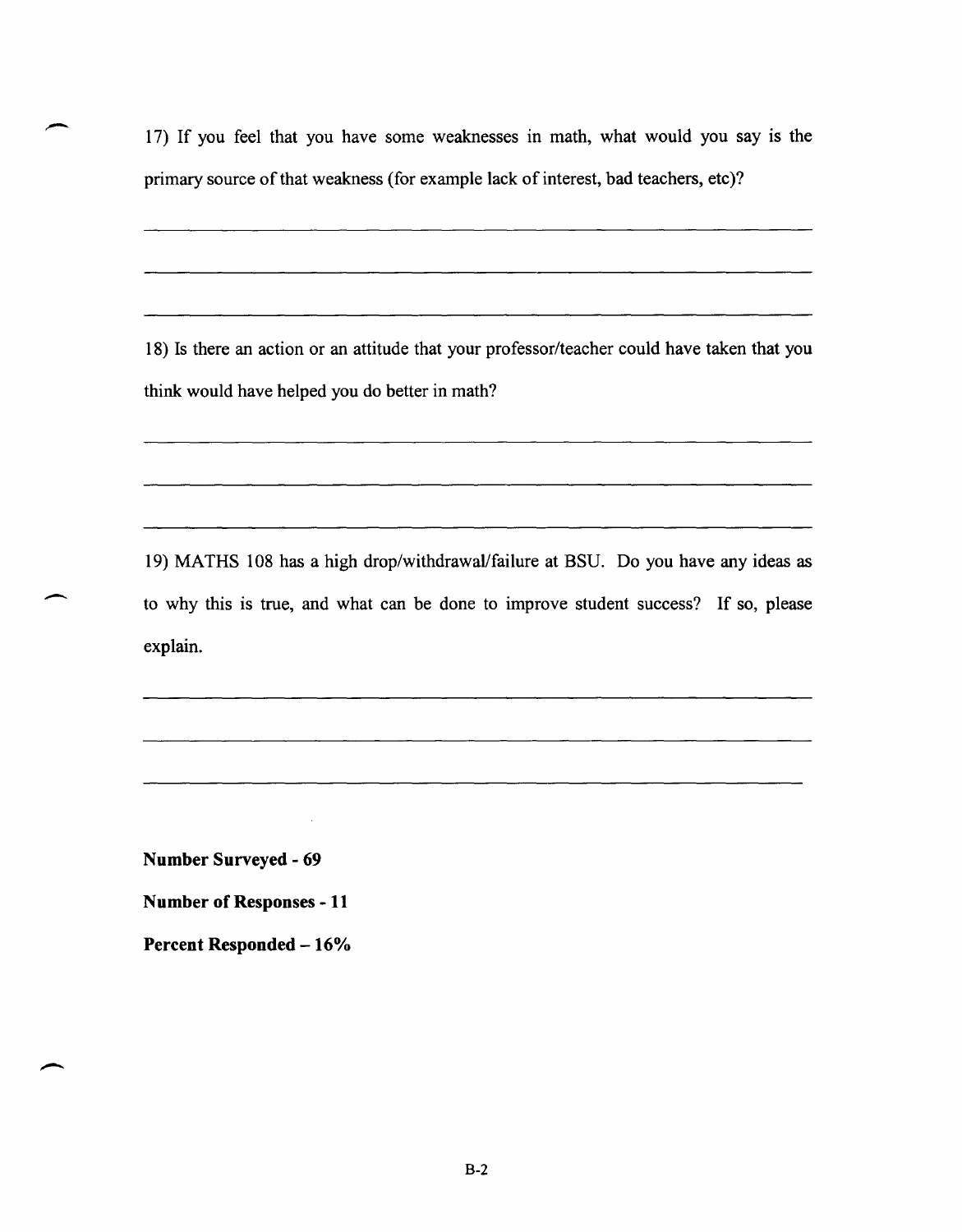### **Appendix** C

#### **Math 1051106 Survey**

| Sex: M<br>$\mathbf F$                                                           |      |        |  |  |  |  |  |
|---------------------------------------------------------------------------------|------|--------|--|--|--|--|--|
| Age:                                                                            |      |        |  |  |  |  |  |
| Year: Freshman<br>Junior<br>Senior<br>Sophomore                                 |      |        |  |  |  |  |  |
| What is your major?                                                             |      |        |  |  |  |  |  |
| 1) What did you expect to earn entering 106? A B<br>$\mathbf C$<br>$\mathbf{D}$ | Drop | W<br>F |  |  |  |  |  |
| B<br>2) What did you get in the class?<br>$\mathsf{C}$<br>$\mathsf{A}$          | D    | F      |  |  |  |  |  |
| 3) Did you take MATHS 108 before entering 106?                                  |      |        |  |  |  |  |  |
| 4) If so, did you find 106 more suitable to you?                                |      |        |  |  |  |  |  |
| 5) If so, what is the best thing about 106 that did not occur in 108?           |      |        |  |  |  |  |  |
| 6) Do you, in general, enjoy math?                                              | Y    | N      |  |  |  |  |  |
| 7) Do you, in general, find math useful?                                        | Y    | N      |  |  |  |  |  |
| 8) Do you think you will need math for your career?                             | Y    | N      |  |  |  |  |  |
| 9) Do you think MATHS 108 should be a required class at Ball State?             | Y    | N      |  |  |  |  |  |
|                                                                                 |      |        |  |  |  |  |  |

**Number Surveyed - 14** 

-.

**Number of Responses – 6** 

**Percent Responded - 43%**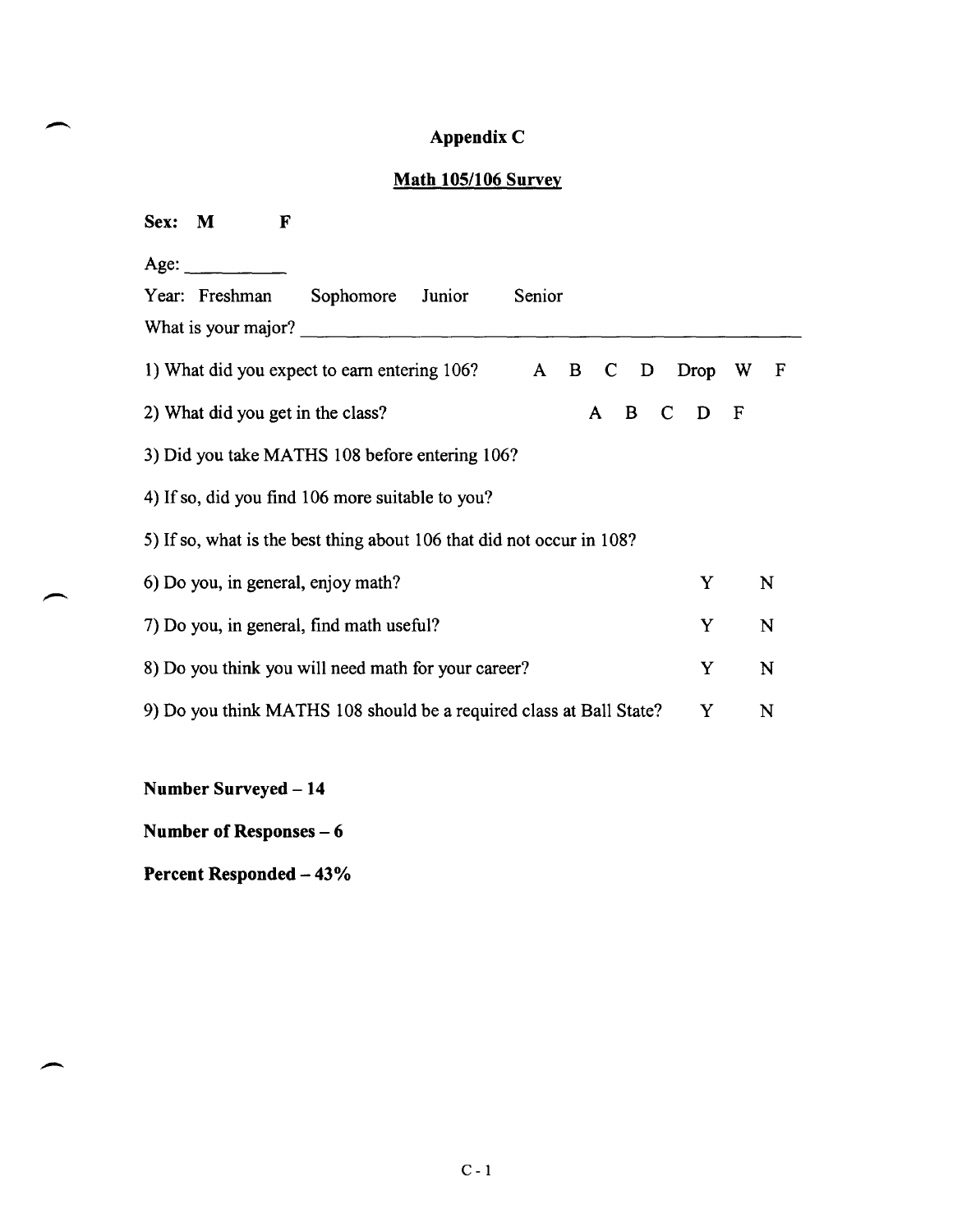#### AppendixD

#### Summary Survey Results

#### Figure 0-1 Percentage of Spring 2002 MATHS 108 Students Who Were Previously Enrolled



■Never Taken - 83.5% Taken Once - 15.4% **OTaken More than Once - 1.1%** 

#### Figure 0-2 Spring 2002 MATHS 108 Students' Expected Grades



 $\blacksquare$ A - 16.7%  $\blacksquare$ B - 47.8%  $\Box$ C - 25.5%  $\Box$ D - 10.0%  $\blacksquare$ F - 0.0%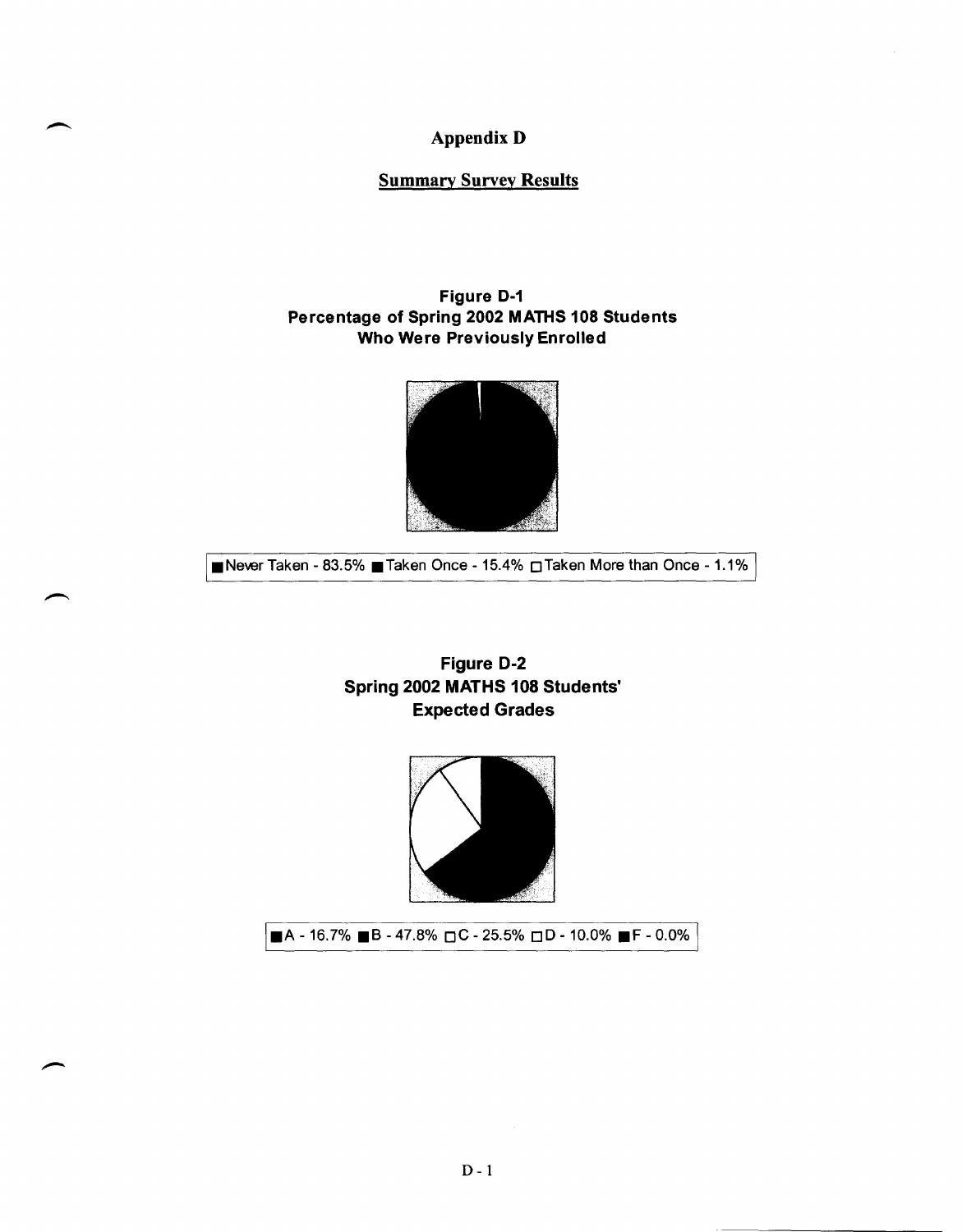Figure 0·3 Spring 2002 Yes/No Results Appendix A, Questions 5, 7, 8, 9



Figure 0-4 Spring 2002 Yes/No Results Appendix A, Questions 10, 11, 12, 14